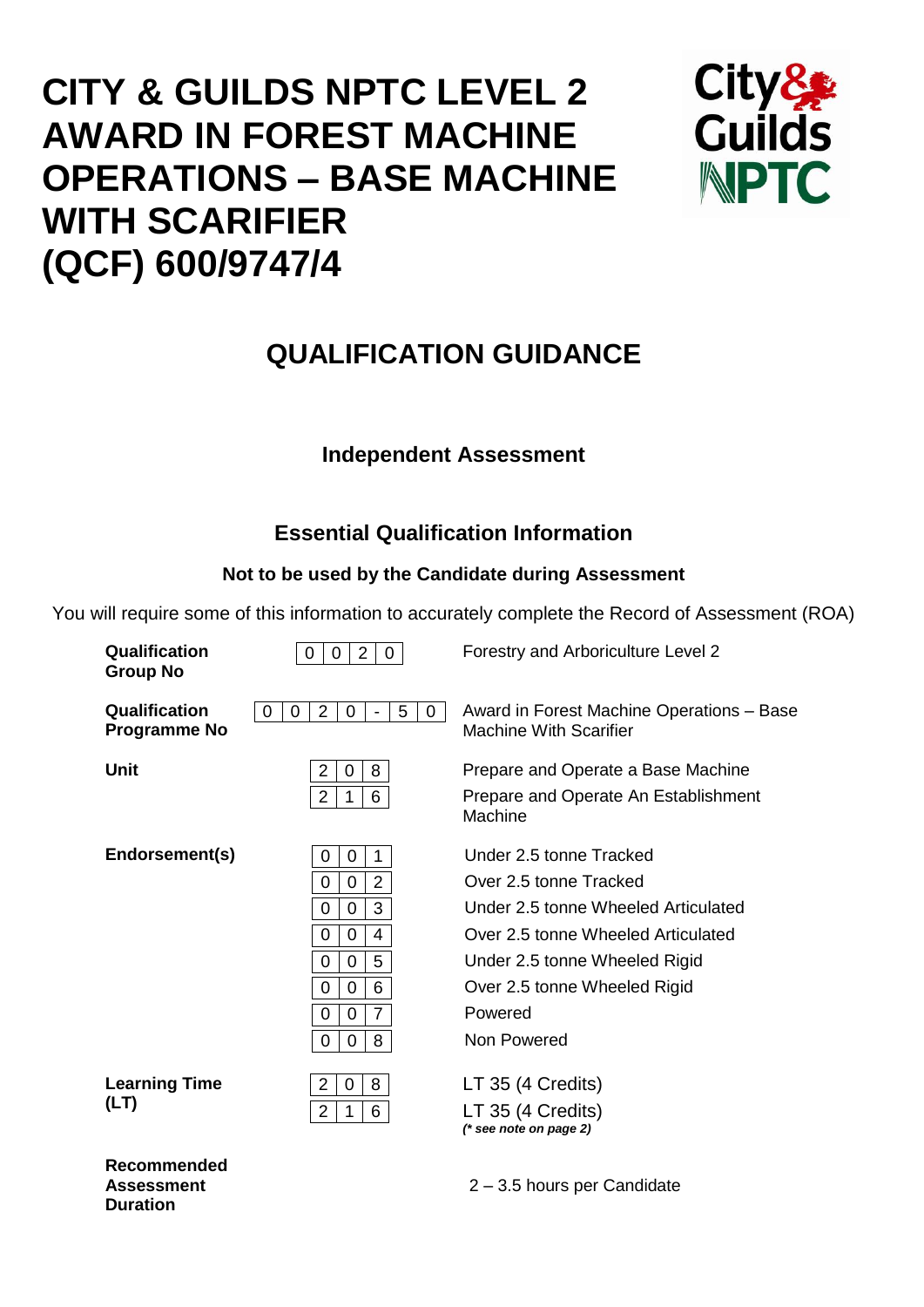### **City and Guilds Level 2 Award in Forest Machine Operations – Base Machine with Scarifier (QCF) Qualification Guidance**

#### **Introduction**

The scheme will be administered by City & Guilds

City & Guilds will:

Publish - Scheme regulations - Qualification guidance - Training materials - Trainers support materials Approve centres to co-ordinate and administer the scheme Set standards for the training of Verifiers and Assessors Recruit, train and deploy Verifiers Issue certificates to successful Candidates

#### **The Qualification**

The qualification will be awarded to Candidates who achieve the required level of competence in the units to which their certificate relates.

#### **What is the Qualifications and Credit Framework?**

OFQUAL have introduced the Qualifications and Credit Framework (QCF) to increase flexibility for learners and employers. Qualifications may be built up from individual units according to rules of combination. The units are derived from the National Occupational Standards, which are compiled by Lantra SSC, the Sector Skills Council for the Land-based industries.

#### **Instruction**

Attendance at a course of instruction is not a pre-requisite for an application for an assessment but potential Candidates are strongly advised to ensure that they are up to the standards that will be expected of them when they are assessed.

#### **\* Learning Time (LT)**

Learning Time (LT) is a better indicator of the time requirement needed for a candidate to achieve competence in this qualification. It has replaced Guided Learning Hours (GLH) which are defined as *"tutor or teacher led hours"*. LT is defined as **"a notional measure of the learning time a typical learner might be expected to take to complete and achieve all learning outcomes"**. It takes into account prior learning and encompasses: formal learning (including classes, tutorials, on line tuition), coaching and mentoring, practical work, relevant IT activity, information retrieval, expected private study and revision, work-based activity which leads to assessment, practice to achieve competence, formative assessment, programme planning and feedback.

#### **Access to Assessment**

Assessment centres will be responsible for arranging assessment on behalf of the Candidate.

The minimum age limit for Candidates taking Certificates of Competence is 16 years. There is no upper age limit.

The assessment consists of **two** compulsory units:

| <b>Unit 208</b> |          | Prepare and Operate a Base Machine                                                |
|-----------------|----------|-----------------------------------------------------------------------------------|
|                 | Outcome: |                                                                                   |
|                 |          | Be able to work safely (B1)                                                       |
|                 | 2.       | Be able to prepare and drive the machine (B2)                                     |
|                 | 3.       | Know how to prepare and drive machine (B3)                                        |
|                 | 4.       | Know relevant health and safety legislation and industry good practice (B4)       |
|                 |          |                                                                                   |
|                 |          | Candidates must successfully achieve all assessment activities in the above unit. |

**Endorsement**: The assessment may be taken on a machine with any type of machine that is

| 001 | Under 2.5 tonne Tracked             |
|-----|-------------------------------------|
| 002 | Over 2.5 tonne Tracked              |
| 003 | Under 2.5 tonne Wheeled Articulated |
| 004 | Over 2.5 tonne Wheeled Articulated  |
| 005 | Under 2.5 tonne Wheeled Rigid       |
| 006 | Over 2.5 tonne Wheeled Rigid        |

The certificate will be endorsed accordingly. Candidates are encouraged to take their assessment with different machines to broaden their certification.

| <b>Unit 216</b> | Outcome | Prepare and Operate an Establishment Machine                                |
|-----------------|---------|-----------------------------------------------------------------------------|
|                 |         | Be able to work safely (S1)                                                 |
|                 | 2.      | Be able to operate the machine (S2)                                         |
|                 | 3.      | Know relevant health and safety legislation and industry good practice (S3) |
|                 | 4.      | Know how to operate the machine (S4)                                        |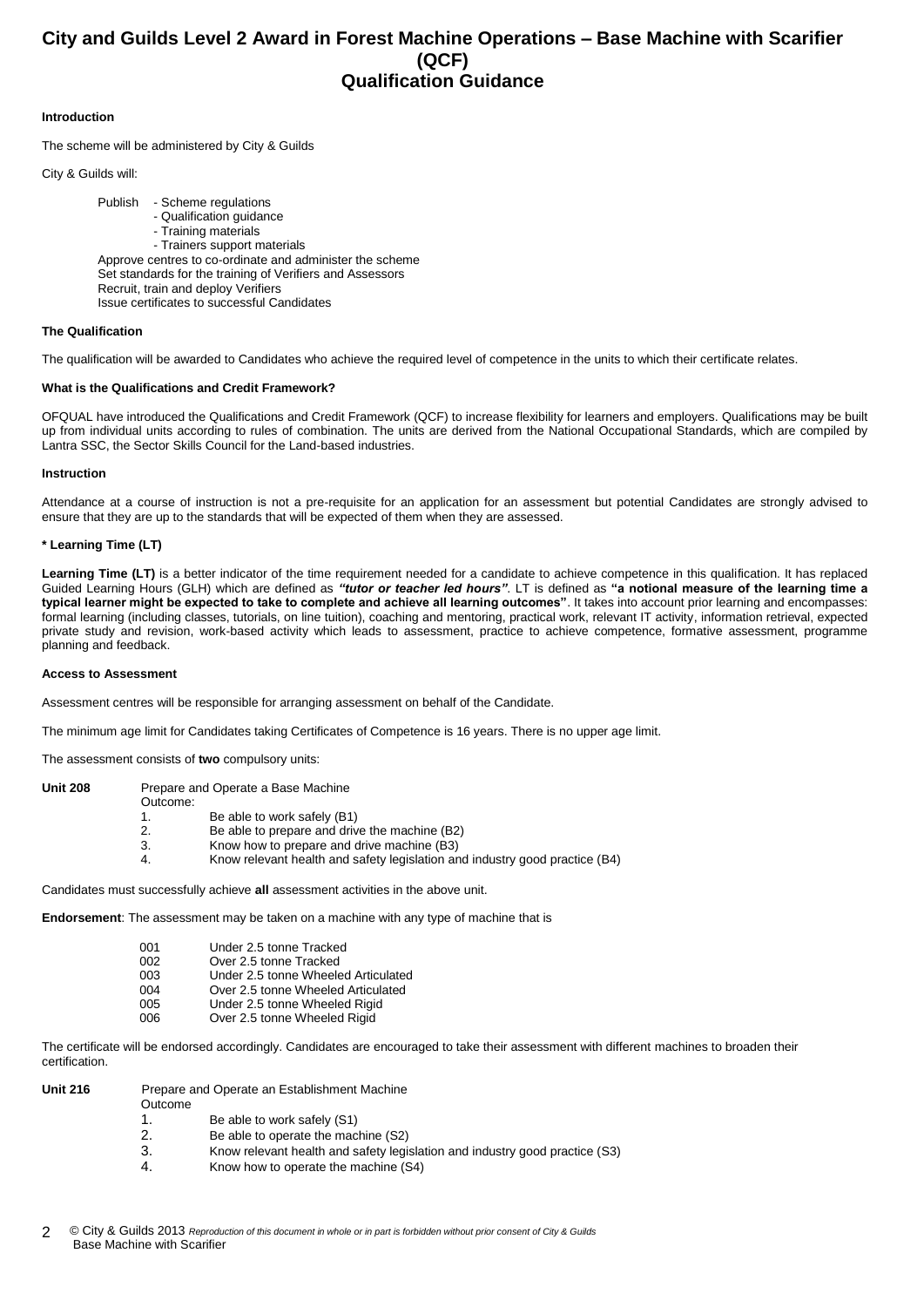#### **Continued…**

**Endorsement**: The assessment may be taken on a machine with any type of machine that is

| 007  | Powered     |
|------|-------------|
| 008. | Non Powered |

The certificate will be endorsed accordingly. Candidates are encouraged to take their assessment with different machines to broaden their certification.

Candidates must successfully achieve **all** assessment activities in the above unit.

#### **Quality Assurance**

Verification is a process of monitoring assessment; it is an essential check to confirm that the assessment procedures are being carried out in the way City & Guilds has laid down. The overall aim of verification is to establish a system of quality assurance that is acceptable in terms of both credibility and cost effectiveness.

Approved Assessors will be subject to a regular visit by the verifier at a time when assessments are being undertaken.

A selection of assessment reports completed by the Assessor will be evaluated by a City & Guilds approved verifier.

Compliance with the verification requirements is a pre-requisite for Assessors remaining on the list of approved Assessors.

After assessment has been completed the Qualification Guidance is to be forwarded to the centre and retained by the centre until after the annual centre visit has taken place by a Quality Systems Consultant (QSC). As part of the quality assurance process, a minimum of two observations are required to be undertaken for each qualification that is assessed by a Trainer/Assessor. These will be carried out by an internal Verifier appointed by the Centre. One observation will be conducted in the presence of the Quality Systems Consultant. In respect of risk management, there is an expectation that additional observations up to a maximum of four will be carried out for the inexperienced or newly qualified Trainer/Assessor or Assessors.

#### **Performance Evaluation**

The result of each assessment activity is evaluated against the following criteria:

- **M** = Met Meets or exceeds the assessment criteria by displaying a level of practical performance and/or underpinning knowledge. If the Criterion has been MET, a tick  $\boxdot$  is to be put in the box provided in the bottom right-hand column of each section.
- **NM** = Not Met Does not satisfy the requirements of the assessment criteria, being unable to perform the practical task satisfactorily or safely or being deficient in underpinning knowledge. If the Criterion is NOT MET, a cross  $\boxtimes$  is to be put in the box provided in the bottom right-hand column of each section.

#### **Appeals and Equal opportunities**

Centres must have their own auditable, appeals procedures. If a Candidate is not satisfied with the examination conditions or a Candidate feels the opportunity for examination is being denied, the Centre Manager should, in the first instance, address the problem. If, however the problem cannot be resolved, City & Guilds will arbitrate and an external verifier may be approached to offer independent advice. All appeals must be clearly documented by the Centre Manager and made available to the external verifier or City & Guilds if advice is required.

Should occasions arise when centres are not satisfied with any aspect of the external verification process, they should contact Verification Services at City & Guilds.

Access to the qualification is open to all, irrespective of gender, race, creed, age or special needs. The Centre Manager should ensure that no learner is subjected to unfair discrimination on any grounds in relation to access to assessment and to the fairness of the assessment. QCA requires City & Guilds to monitor centres to check whether equal opportunities policies are being adhered to.

#### **Validation of Equipment**

A Manufacturer's instruction book or operator's manual should be available for the Candidate to use during the assessment if required.

Vehicles must comply with department of Transport and road Traffic acts where relevant.

Any appropriate item of machinery complying with current legal requirements is acceptable for the assessment, provided it is suitably equipped for **all** assessment activities to be carried out.

#### **Additional Information**

May be sought from the relevant manufacturer's operator manuals or any other appropriate training or safety publication.

Questions should be related to the background or employment aspirations of the candidate and, where possible, product labels used should be representative of products typically used in that sector or industry.

Candidates who undertake this assessment and have met the requirements are reminded of their legal obligation to receive/undertake appropriate additional training in the use of any equipment that differs from that used during the assessment, but which they are nevertheless qualified to use.

#### **Assessment Guidance for the Trainer/Assessor**

This qualification can only be assessed by an Assessor who is suitably qualified and meets the requirements of the awarding body. The Assessor must be independent **and cannot have been involved with the training of the Candidate**. Please see City & Guilds Centre Manual for guidance.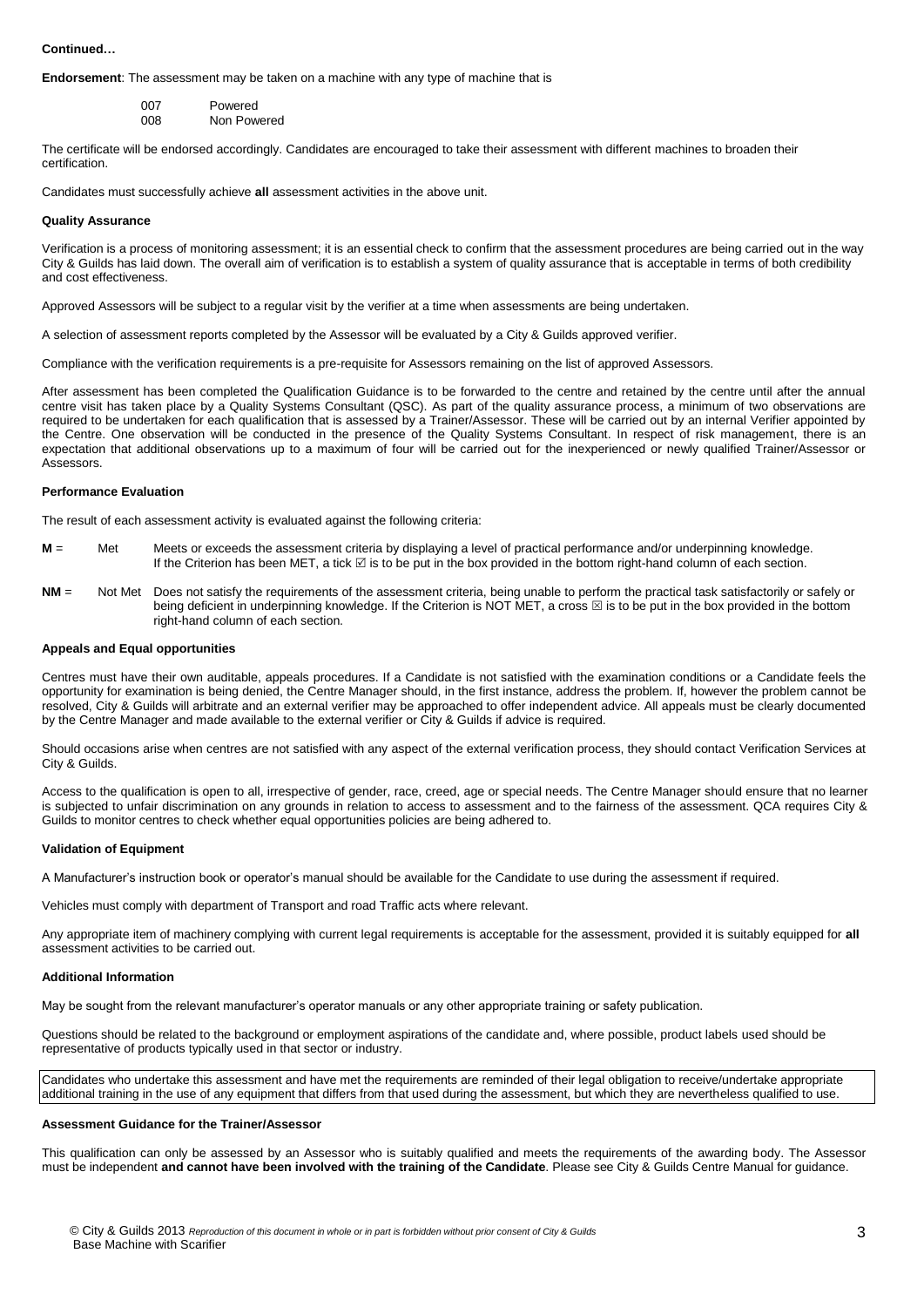#### **Continued…**

The Candidate is to be notified of the place and time of assessment and when formal assessment commences and ceases.

Assessors are reminded that assessment is a formal process and that assessment must be carried out using this Qualification Guidance. All relevant assessment criteria must be assessed against the criterion as specified in the Qualification Guidance. Assessment will be carried out by direct observation and by oral questioning of the Candidate. **Where a specific number of responses are required theses may include other suitable answers not specified if they are deemed to be correct by the Assessor**. The performance of the Candidate is to be recorded on the Qualification Guidance as directed by completing the tick boxes. Space has been provided on the Qualification Guidance for the person assessing to record relevant information which can be utilised to provide feedback to the Candidate. After assessment has been completed the Qualification Guidance document is to be retained by the assessor and provided if required by a Quality Systems consultant (QSC).

#### **Assessment Guidance for Candidate**

A list of registered assessment centres is available from City & Guilds Land Based Services. [\(www.nptc.org.uk\)](http://www.nptc.org.uk/)

Assessment is a process by which it is confirmed that the candidate is competent in the unit(s) within the award to which the assessment relates. It is the process of collecting evidence about his/her capabilities and judging whether that evidence is sufficient to attribute competence.

The Candidate must be registered through the City & Guilds approved assessment centre for this qualification prior to the assessment.

The results of the assessment will be recorded on the Record of Assessment form (ROA).

The qualification guidance contains criteria relating to:

- Observation of practical performance
- Assessment of underpinning knowledge

#### **Safe Practice:**

- 1. Assessors must hold a current 'First Aid at Work' Certificate.<br>2. It is strongly recommended that Candidates hold at least a re
- 2. It is strongly recommended that Candidates hold at least a recent, recognised 'Emergency First Aid' Training Certificate.<br>3. All forest machines used in the assessments must comply with relevant Arboriculture and Forest
- 3. All forest machines used in the assessments must comply with relevant Arboriculture and Forestry Advisory Group (AFAG) Safety Guides 4. Candidates should be familiar with the machine that they are going to operate.
- Candidates should be familiar with the machine that they are going to operate.
- 5. Appropriate Personal Protective Equipment (PPE) must be worn at all times.
- 6. A First Aid kit meeting current regulations, of the appropriate size for the number of persons on site, must be available.
- 7. The Assessor must ensure a Risk Assessment is carried out, and sufficient control measures implemented.
- 8. Any necessary permissions must have been granted, and notifications made as appropriate: (e.g. Forestry Commission, Forest Enterprise, Private owners etc).
- 9. All equipment being used for this assessment must comply with relevant requirements of the Provision and Use of Work Equipment Regulations (PUWER) 1998 and Lifting Operations and Lifting Equipment Regulations (LOLER) 1998.
- 10. Information may be sought from the relevant operator manuals or any other appropriate training or safety publication.
- 11. Provision must be made to avoid the risk of environmental pollution and adequate control measures must be implemented. (a suitable response kit to be available on the machine)
- 12. It is the responsibility of the Assessor and the Candidate to ensure that any additional requirements and provisions are met as relevant to this qualification.
- 13. Whenever the Candidate leaves the base machine, the parking brake must be applied.
- 14. When the Base Machine is parked and left unattended, or any attachments/detachments of equipment, must carry out the safe stop procedure.
- 15. The Base Machine must be operated in such a way that the Candidate, Assessor, other persons or equipment are not endangered.
- 16. All ancillary equipment, when detached must be left in a safe and stable condition.
- 17. Candidates must comply with current regulations when working at heights regulations 2005 amended
- 18. The assessment is carried out in accordance with the safety guidelines laid down in Arboriculture and Forestry Advisory Group (AFAG) Safety Guides, Health and Safety publications and current machinery directives.
- 19. A breach of Health and Safety that puts any person at risk during the assessment process will result in the assessment being terminated and the Candidate not meeting the required standard
- 20. Initial tonnage is done on unladen weight

#### **Validation of Equipment:**

Any Base Machine complying with industry guidance and European directives is acceptable for the test, provided it is suitably equipped for **all** assessment activities to be carried out. Where a ROPs structure is fitted, an operator seat restraint is in place and functional.

**Any machine that can lift or suspend the load above the operator, who isn't protected by adequate/suitable FOPS and OPS, will be required to produce a current LOLER certificate to the Assessor**

> **Published by City & Guilds Building 500 Abbey Park Stareton Warwickshire CV8 2LY**

**T +44 (0)24 7685 7300 F +44 (0)24 7669 6128 [www.nptc.org.uk](http://www.nptc.org.uk/) e-mail: [information@cityandguilds.com](mailto:information@cityandguilds.com)**

**City & Guilds is a registered charity established to promote education and training**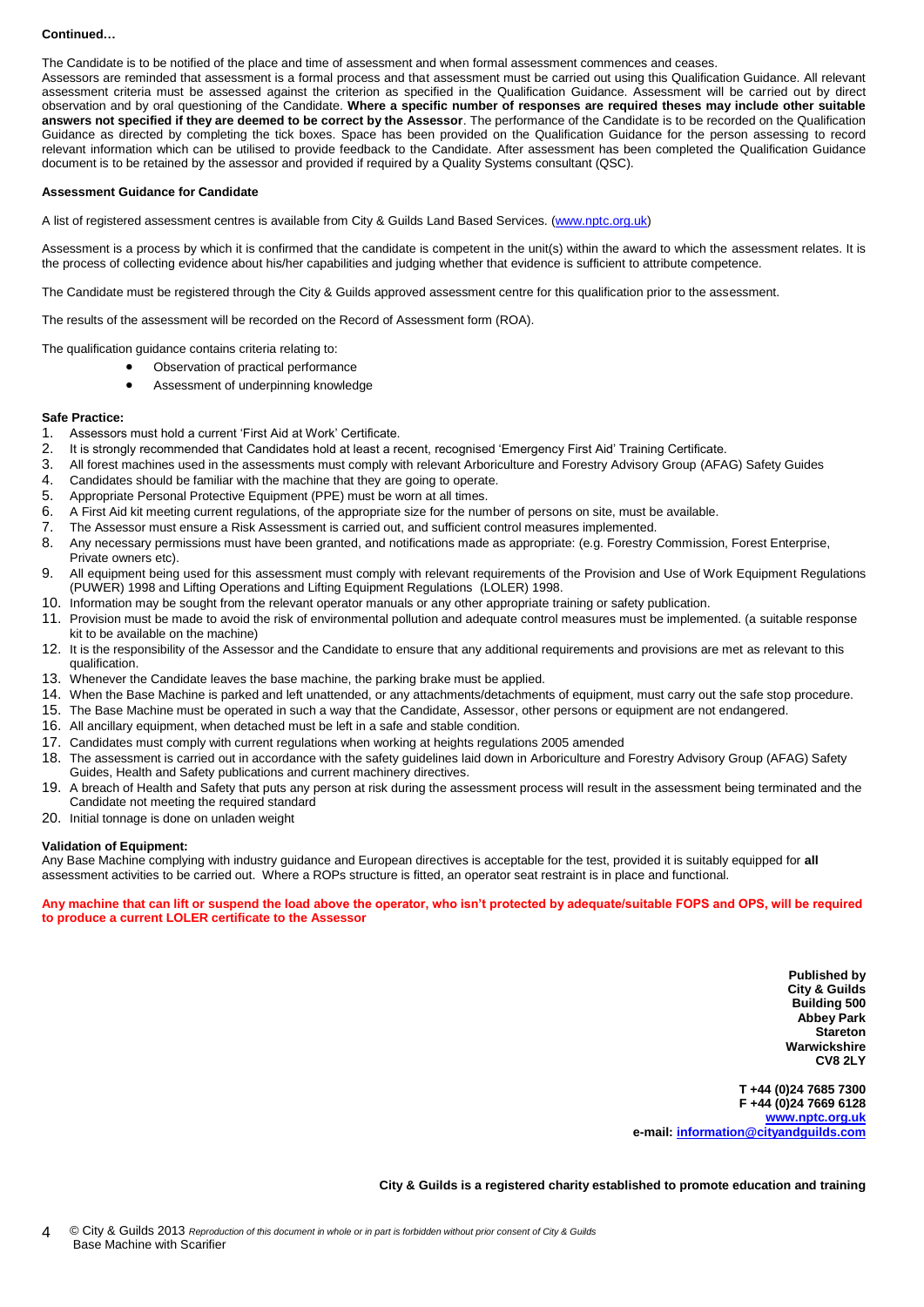| <b>Candidate A</b>               | Name:                                                                                                          |                                                                                                    | Date: |                                                                                                                                                                                                                      | <b>Start Time:</b>                                                                                                                            | <b>Duration:</b> |                                                               |                                                                    |                                                                    |                                                               |  |  |
|----------------------------------|----------------------------------------------------------------------------------------------------------------|----------------------------------------------------------------------------------------------------|-------|----------------------------------------------------------------------------------------------------------------------------------------------------------------------------------------------------------------------|-----------------------------------------------------------------------------------------------------------------------------------------------|------------------|---------------------------------------------------------------|--------------------------------------------------------------------|--------------------------------------------------------------------|---------------------------------------------------------------|--|--|
| <b>Candidate B</b>               | Name:                                                                                                          |                                                                                                    |       | <b>Start Time:</b><br>Date:                                                                                                                                                                                          |                                                                                                                                               |                  | <b>Duration:</b>                                              |                                                                    |                                                                    |                                                               |  |  |
| <b>Candidate C</b>               | Name:                                                                                                          |                                                                                                    | Date: |                                                                                                                                                                                                                      | <b>Start Time:</b>                                                                                                                            | <b>Duration:</b> |                                                               |                                                                    |                                                                    |                                                               |  |  |
| <b>Candidate D</b>               | Name:                                                                                                          |                                                                                                    | Date: |                                                                                                                                                                                                                      | <b>Start Time:</b>                                                                                                                            |                  | <b>Duration:</b>                                              |                                                                    |                                                                    |                                                               |  |  |
| <b>CRITERIA</b><br><b>NUMBER</b> | <b>ASSESSMENT</b><br><b>CRITERIA</b>                                                                           | <b>ASSESSOR</b><br><b>GUIDANCE</b>                                                                 |       |                                                                                                                                                                                                                      | <b>ASSESSMENT</b><br><b>ACTIVITIES</b>                                                                                                        |                  | $\mathbf{A}$                                                  | <b>CANDIDATE</b><br>D                                              |                                                                    |                                                               |  |  |
| 4.4/3.3                          | Outline the emergency<br>planning relevant to the<br>working area                                              | The Candidate to state<br>five factors in emergency<br>planning                                    |       | include:<br>location name<br>$\bullet$                                                                                                                                                                               | Emergency planning procedures for a site could                                                                                                |                  | $\Box$                                                        | $\overline{\mathbf{B}}$<br>$\Box$                                  | $\mathbf c$<br>$\Box$                                              | □                                                             |  |  |
| <b>B4/S3</b>                     |                                                                                                                |                                                                                                    |       | grid reference<br>$\bullet$<br>designated meeting place<br>$\bullet$<br>site location name<br>$\bullet$<br>nearest access point<br>$\bullet$<br>street name/district<br>$\bullet$                                    |                                                                                                                                               |                  | $\Box$<br>$\Box$<br>$\Box$<br>$\Box$<br>$\Box$                | $\Box$<br>$\Box$<br>$\Box$<br>$\Box$<br>$\Box$                     | $\Box$<br>$\Box$<br>$\Box$<br>$\Box$<br>$\Box$                     | $\Box$<br>$\Box$<br>$\Box$<br>$\Box$<br>$\Box$                |  |  |
|                                  |                                                                                                                |                                                                                                    |       | type of access<br>$\bullet$<br>$\bullet$<br>$\bullet$<br>$\bullet$<br>$\bullet$                                                                                                                                      | suitable helicopter landing area<br>phone number of nearest doctor<br>location and phone number of nearest<br>accident and emergency hospital |                  | $\Box$<br>$\Box$<br>$\Box$<br>$\Box$<br>$\Box$                | $\Box$<br>$\Box$<br>$\Box$<br>$\Box$<br>$\Box$                     | $\Box$<br>$\Box$<br>$\Box$<br>$\Box$<br>$\Box$                     | $\Box$<br>$\Box$<br>$\Box$<br>$\Box$<br>$\Box$                |  |  |
|                                  |                                                                                                                |                                                                                                    |       | $\bullet$<br>your own contact number<br>$\bullet$                                                                                                                                                                    | works manager contact details<br>Met $\checkmark$ Not Met X                                                                                   |                  | $\Box$<br>$\Box$<br>H                                         | $\Box$<br>$\Box$                                                   | $\Box$<br>$\Box$                                                   | $\Box$<br>$\Box$                                              |  |  |
| 1.1<br><b>B &amp; S1</b>         | Identify the hazards<br>and risks associated<br>with the working area,<br>the proposed work and<br>the machine | The Candidate to state<br>four hazards and three<br>risks with the working<br>area/work to be done |       | relevant to:<br>The work area/work to be done<br>Hazards<br>power lines<br>$\bullet$<br>terrain<br>$\bullet$<br>access routes<br>$\bullet$<br>chain shot<br>risk zones<br>$\bullet$<br>struck by timber<br>$\bullet$ | Identify hazards (anything with the potential to<br>cause harm) and risks (who might be harmed),                                              |                  | □<br>$\Box$<br>$\Box$<br>□<br>$\Box$                          | $\Box$<br>П<br>$\Box$<br>$\Box$<br>$\Box$                          | □<br>П<br>$\Box$<br>$\Box$<br>$\Box$                               | ⊔<br>$\Box$<br>Ц<br>$\Box$<br>$\Box$                          |  |  |
|                                  |                                                                                                                | The Candidate to state                                                                             |       | $\bullet$<br><b>Risks</b><br>operator<br>$\bullet$<br>others on site<br>$\bullet$<br>public<br>$\bullet$<br>other machine operators<br>$\bullet$<br>The machine                                                      |                                                                                                                                               |                  | $\Box$<br>$\Box$<br>□<br>$\Box$<br>$\Box$<br>$\Box$<br>$\Box$ | $\Box$<br>$\Box$<br>$\Box$<br>$\Box$<br>$\Box$<br>$\Box$<br>$\Box$ | $\Box$<br>$\Box$<br>$\Box$<br>$\Box$<br>$\Box$<br>$\Box$<br>$\Box$ | $\Box$<br>$\Box$<br>⊔<br>$\Box$<br>$\Box$<br>$\Box$<br>$\Box$ |  |  |
|                                  |                                                                                                                | four hazards and three<br>risks for the machine                                                    |       | Hazards<br>struck by machine<br>$\bullet$<br>access and egress<br>$\bullet$<br>moving parts<br>$\bullet$<br>hot surfaces<br>$\bullet$<br>working at heights<br>$\bullet$<br>high pressure fluids<br>$\bullet$        | other                                                                                                                                         |                  | □<br>$\Box$<br>$\Box$<br>□<br>$\Box$<br>$\Box$<br>□           | $\Box$<br>$\Box$<br>$\Box$<br>$\Box$<br>$\Box$<br>$\Box$<br>$\Box$ | $\Box$<br>$\Box$<br>$\Box$<br>$\Box$<br>$\Box$<br>$\Box$<br>$\Box$ | $\Box$<br>□<br>$\Box$<br>$\Box$<br>$\Box$<br>$\Box$<br>$\Box$ |  |  |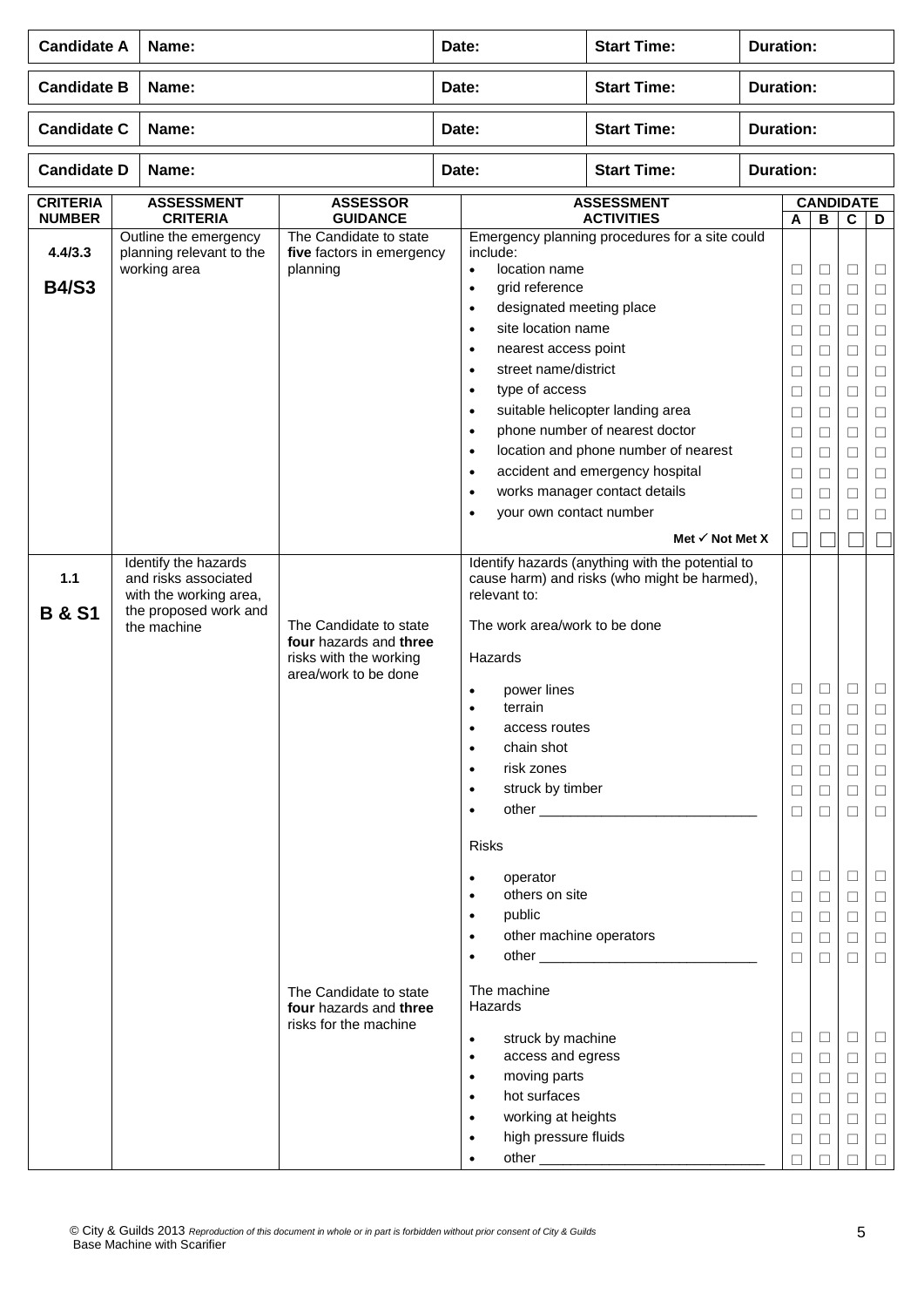| <b>CRITERIA</b>            | <b>ASSESSMENT</b>                                                                 | <b>ASSESSOR</b>                                                                                                       | <b>ASSESSMENT</b>                                                                                                                                                                                                                                     |                  | <b>CANDIDATE</b> |                  |                  |
|----------------------------|-----------------------------------------------------------------------------------|-----------------------------------------------------------------------------------------------------------------------|-------------------------------------------------------------------------------------------------------------------------------------------------------------------------------------------------------------------------------------------------------|------------------|------------------|------------------|------------------|
| <b>NUMBER</b>              | <b>CRITERIA</b>                                                                   | <b>GUIDANCE</b>                                                                                                       | <b>ACTIVITIES</b>                                                                                                                                                                                                                                     | А                | в                | C                | D                |
| $1.1$ cont                 |                                                                                   |                                                                                                                       | <b>Risks</b>                                                                                                                                                                                                                                          |                  |                  |                  |                  |
|                            |                                                                                   |                                                                                                                       | public<br>$\bullet$                                                                                                                                                                                                                                   | □                | $\Box$           | $\Box$           | $\Box$           |
|                            |                                                                                   |                                                                                                                       | operator<br>$\bullet$                                                                                                                                                                                                                                 | $\Box$           | □                | $\Box$           | $\Box$           |
|                            |                                                                                   |                                                                                                                       | environment<br>$\bullet$                                                                                                                                                                                                                              | □                | $\Box$           | □                | $\Box$           |
|                            |                                                                                   |                                                                                                                       | $\bullet$                                                                                                                                                                                                                                             |                  |                  |                  |                  |
|                            |                                                                                   |                                                                                                                       |                                                                                                                                                                                                                                                       | $\Box$           | П                | □                | $\Box$           |
|                            |                                                                                   |                                                                                                                       | Met√ Not Met X                                                                                                                                                                                                                                        |                  |                  |                  |                  |
| $1.2$<br><b>B &amp; S1</b> | Use appropriate tools,<br>equipment and personal<br>protective equipment<br>(PPE) | Assessor to observe<br>appropriate tools,<br>equipment and PPE are<br>used in accordance to<br>industry good practice | All tools, equipment and Personal<br>$\bullet$<br>Protective Equipment are used in line with<br>industry good practice e.g. AFAG/HSE.<br>During all on site operations PPE in<br>$\bullet$<br>accordance with industry good practice<br>must be worn. | $\Box$<br>$\Box$ | $\Box$<br>□      | $\Box$<br>□      | $\Box$<br>$\Box$ |
|                            |                                                                                   | All applicable to the task<br>at hand                                                                                 | Personal Protective Equipment identified could<br>include:                                                                                                                                                                                            |                  |                  |                  |                  |
|                            |                                                                                   |                                                                                                                       | safety helmet (if required)<br>$\bullet$                                                                                                                                                                                                              | $\Box$           | $\Box$           | $\Box$           | $\Box$           |
|                            |                                                                                   |                                                                                                                       | hearing protection (where needed)<br>$\bullet$                                                                                                                                                                                                        | $\Box$           | $\Box$           | П                | $\Box$           |
|                            |                                                                                   |                                                                                                                       | suitable protective gloves<br>$\bullet$                                                                                                                                                                                                               | $\Box$           | $\Box$           | $\Box$           | $\Box$           |
|                            |                                                                                   |                                                                                                                       | protective boots<br>$\bullet$                                                                                                                                                                                                                         | $\Box$           | □                | $\Box$           | $\Box$           |
|                            |                                                                                   |                                                                                                                       | non snag outer clothing<br>$\bullet$                                                                                                                                                                                                                  | $\Box$           | ⊔                | $\Box$           | $\Box$           |
|                            |                                                                                   |                                                                                                                       | high visibility clothing where risk<br>$\bullet$                                                                                                                                                                                                      |                  |                  |                  |                  |
|                            |                                                                                   |                                                                                                                       | assessment identifies it                                                                                                                                                                                                                              | $\Box$           | □                | $\Box$           | $\Box$           |
|                            |                                                                                   |                                                                                                                       | hand cleaning materials<br>$\bullet$                                                                                                                                                                                                                  | $\Box$           | □                | $\Box$           | $\Box$           |
|                            |                                                                                   |                                                                                                                       | first aid kit<br>$\bullet$                                                                                                                                                                                                                            | $\Box$           | $\mathbf{L}$     | □                | $\Box$           |
|                            |                                                                                   |                                                                                                                       | $\bullet$                                                                                                                                                                                                                                             | $\Box$           | П                | $\Box$           | $\Box$           |
|                            |                                                                                   |                                                                                                                       | Met $\checkmark$ Not Met X                                                                                                                                                                                                                            |                  |                  |                  |                  |
|                            | Outline key health and                                                            | The Candidate to state                                                                                                | Outline key points from the legislation listed                                                                                                                                                                                                        |                  |                  |                  |                  |
| 4.1/3.1                    | safety legislation and<br>industry good practice                                  | two relevant points of<br>each of the following:                                                                      | below:                                                                                                                                                                                                                                                |                  |                  |                  |                  |
| <b>B4/S3</b>               |                                                                                   | Health and Safety at Work<br>Act (HSWA) (1974)                                                                        | Health and Safety at Work Act (HSWA) (1974) -                                                                                                                                                                                                         |                  |                  |                  |                  |
|                            |                                                                                   |                                                                                                                       | general duties for employers and<br>$\bullet$<br>employees                                                                                                                                                                                            | $\Box$           | $\Box$           | $\Box$           |                  |
|                            |                                                                                   |                                                                                                                       | maintain safe places of work<br>$\bullet$                                                                                                                                                                                                             | $\Box$           | $\Box$           | $\Box$           | $\Box$           |
|                            |                                                                                   |                                                                                                                       |                                                                                                                                                                                                                                                       | $\Box$           | $\Box$           | $\Box$           | $\Box$           |
|                            |                                                                                   | Provision and Use of<br>Work Equipment<br>Regulations 1998                                                            | Provision and Use of Work Equipment<br>Regulations 1998 (PUWER 98) -                                                                                                                                                                                  |                  |                  |                  |                  |
|                            |                                                                                   | (PUWER 98)                                                                                                            | record keeping<br>$\bullet$                                                                                                                                                                                                                           | $\Box$           | $\Box$           | $\Box$           | $\Box$           |
|                            |                                                                                   |                                                                                                                       | operators adequately trained<br>$\bullet$                                                                                                                                                                                                             | □                | $\Box$           | $\Box$           | $\Box$           |
|                            |                                                                                   |                                                                                                                       | equipment fit for purpose<br>$\bullet$                                                                                                                                                                                                                | $\Box$           | $\Box$           | $\Box$           | $\Box$           |
|                            |                                                                                   |                                                                                                                       | $\bullet$                                                                                                                                                                                                                                             | $\Box$           | $\Box$           | $\Box$           | $\Box$           |
|                            |                                                                                   | <b>Lifting Operations and</b><br><b>Lifting Equipment</b><br>Regulations (1998)                                       | Lifting Operations and Lifting Equipment<br>Regulations (1998) (LOLER)                                                                                                                                                                                |                  |                  |                  |                  |
|                            |                                                                                   | (LOLER)                                                                                                               | main requirements of the LOLER required<br>$\bullet$<br>by the machine<br>risk zones<br>$\bullet$                                                                                                                                                     | $\Box$<br>$\Box$ | $\Box$<br>$\Box$ | $\Box$<br>$\Box$ | $\Box$<br>$\Box$ |
|                            |                                                                                   |                                                                                                                       | safe working load<br>$\bullet$                                                                                                                                                                                                                        | $\Box$           | $\Box$           | $\Box$           | $\Box$           |
|                            |                                                                                   |                                                                                                                       | inspection by a competent person<br>$\bullet$                                                                                                                                                                                                         | $\Box$           | $\Box$           | $\Box$           | $\Box$           |
|                            |                                                                                   |                                                                                                                       | operating controls labelled                                                                                                                                                                                                                           | □                | $\Box$           | $\Box$           | $\Box$           |
|                            |                                                                                   |                                                                                                                       |                                                                                                                                                                                                                                                       | $\Box$           | П                | $\Box$           | $\Box$           |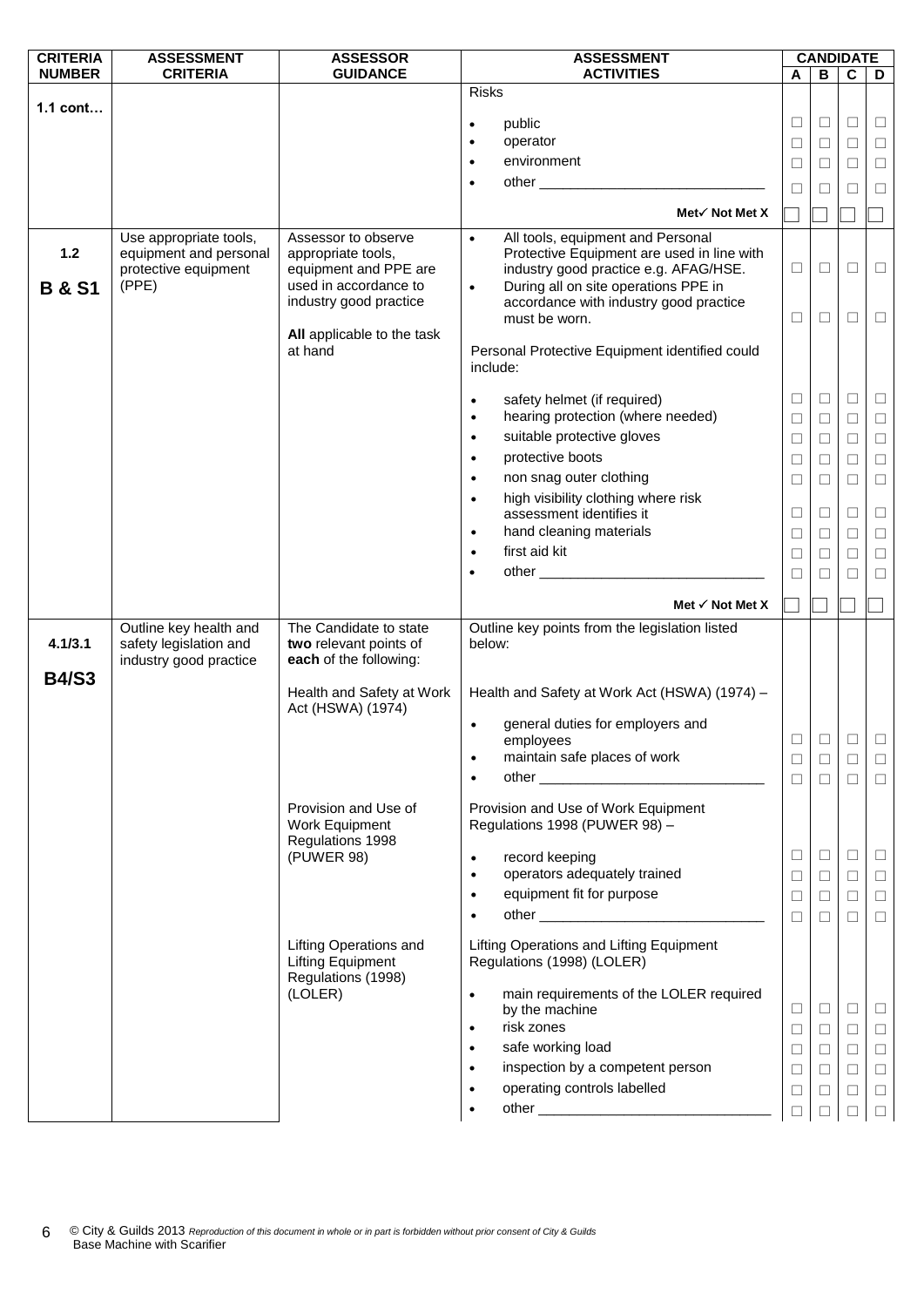| <b>CRITERIA</b> | <b>ASSESSMENT</b>                   | <b>ASSESSOR</b>                                                                                     | <b>ASSESSMENT</b>                                                                                                                                                                                                                                                                                                                                                              | <b>CANDIDATE</b>           |                            |                            |                            |  |  |
|-----------------|-------------------------------------|-----------------------------------------------------------------------------------------------------|--------------------------------------------------------------------------------------------------------------------------------------------------------------------------------------------------------------------------------------------------------------------------------------------------------------------------------------------------------------------------------|----------------------------|----------------------------|----------------------------|----------------------------|--|--|
| <b>NUMBER</b>   | <b>CRITERIA</b>                     | <b>GUIDANCE</b>                                                                                     | <b>ACTIVITIES</b><br>Reporting of Injuries, Diseases and Dangerous                                                                                                                                                                                                                                                                                                             | A                          | В                          | $\mathbf c$                | D                          |  |  |
| 4.1/3.1<br>cont |                                     | Reporting of Injuries,<br>Diseases and Dangerous<br><b>Occurrences Regulations</b><br>1995 (RIDDOR) | Occurrences Regulations 1995 (RIDDOR)<br>reporting of accidents<br>$\bullet$<br>reporting of dangerous occurrences<br>$\bullet$<br>$\bullet$                                                                                                                                                                                                                                   | $\Box$<br>$\Box$<br>$\Box$ | $\Box$<br>$\Box$<br>$\Box$ | $\Box$<br>$\Box$<br>$\Box$ | $\Box$<br>$\Box$<br>$\Box$ |  |  |
|                 |                                     | Working at Heights                                                                                  | Working at Heights                                                                                                                                                                                                                                                                                                                                                             |                            |                            |                            |                            |  |  |
|                 |                                     |                                                                                                     | adequate precautions taken for safe<br>$\bullet$<br>working procedures<br>any height constitutes working at heights<br>$\bullet$<br>other and the contract of the contract of the contract of the contract of the contract of the contract of the contract of the contract of the contract of the contract of the contract of the contract of the contract of the<br>$\bullet$ | $\Box$<br>$\Box$<br>$\Box$ | $\Box$<br>$\Box$<br>$\Box$ | $\Box$<br>$\Box$<br>$\Box$ | $\Box$<br>$\Box$<br>$\Box$ |  |  |
|                 |                                     | <b>Control of Substances</b><br><b>Hazardous to Health</b><br>(COSHH) Regulations                   | Control of Substances Hazardous to Health<br>(COSHH) Regulations (2002)                                                                                                                                                                                                                                                                                                        |                            |                            |                            |                            |  |  |
|                 |                                     | (2002)                                                                                              | correct PPE to be identified<br>$\bullet$<br>correct storage and application<br>$\bullet$                                                                                                                                                                                                                                                                                      | $\Box$<br>$\Box$           | $\Box$<br>$\Box$           | $\Box$<br>$\Box$           | $\Box$<br>$\Box$           |  |  |
|                 |                                     |                                                                                                     | disposal<br>$\bullet$<br>$\bullet$                                                                                                                                                                                                                                                                                                                                             | $\Box$<br>$\Box$           | $\Box$                     | $\Box$                     | $\Box$                     |  |  |
|                 |                                     |                                                                                                     |                                                                                                                                                                                                                                                                                                                                                                                |                            | $\Box$                     | $\Box$                     | $\Box$                     |  |  |
|                 |                                     | State two sources of<br>industry good practice                                                      | <b>Industry Good Practice</b>                                                                                                                                                                                                                                                                                                                                                  |                            |                            |                            |                            |  |  |
|                 |                                     | information                                                                                         | Arboriculture Forestry Advisory Group<br>$\bullet$<br>(AFAG) information<br>Health and safety in forestry<br>$\bullet$                                                                                                                                                                                                                                                         | $\Box$<br>$\Box$           | $\Box$<br>$\Box$           | $\Box$<br>$\Box$           | $\Box$<br>$\Box$           |  |  |
|                 |                                     |                                                                                                     | Forest and water guidelines<br>$\bullet$                                                                                                                                                                                                                                                                                                                                       | $\Box$                     | $\Box$                     | □                          | $\Box$                     |  |  |
|                 |                                     |                                                                                                     | Operators manual<br>$\bullet$                                                                                                                                                                                                                                                                                                                                                  | $\Box$                     | □                          | $\Box$                     | $\Box$                     |  |  |
|                 |                                     | State two factors of lone<br>working                                                                | Lone working                                                                                                                                                                                                                                                                                                                                                                   |                            |                            |                            |                            |  |  |
|                 |                                     |                                                                                                     | effective communication system<br>$\bullet$<br>fail to safe system<br>$\bullet$                                                                                                                                                                                                                                                                                                | $\Box$<br>$\Box$           | $\Box$                     | $\Box$<br>$\Box$           | $\Box$                     |  |  |
|                 |                                     |                                                                                                     | reporting in times<br>$\bullet$                                                                                                                                                                                                                                                                                                                                                | $\Box$                     | $\Box$<br>$\Box$           | $\Box$                     | $\Box$<br>$\Box$           |  |  |
|                 |                                     | State two procedures to<br>be followed when machine<br>contacts power line                          | Line contact possible procedures:<br>where possible, drive away to safe area<br>$\bullet$<br>if safe, stay in machine and contact power<br>$\bullet$                                                                                                                                                                                                                           | $\Box$                     | $\Box$                     | $\Box$                     | $\Box$                     |  |  |
|                 |                                     |                                                                                                     | company/supervisor                                                                                                                                                                                                                                                                                                                                                             | $\Box$                     | □                          | □                          | $\Box$                     |  |  |
|                 |                                     |                                                                                                     | jump from machine, bunny hop as far as<br>$\bullet$<br>possible                                                                                                                                                                                                                                                                                                                | $\Box$                     | $\Box$                     | $\Box$                     | $\Box$                     |  |  |
|                 |                                     | State four factors<br>regarding working near                                                        | Power lines                                                                                                                                                                                                                                                                                                                                                                    |                            |                            |                            |                            |  |  |
|                 |                                     | power lines                                                                                         | designated crossing point (goal posts)<br>$\bullet$<br>liaison with power companies<br>$\bullet$                                                                                                                                                                                                                                                                               | $\Box$<br>$\Box$           | $\Box$<br>$\Box$           | $\Box$<br>$\Box$           | $\Box$<br>$\Box$           |  |  |
|                 |                                     |                                                                                                     | site maps<br>$\bullet$                                                                                                                                                                                                                                                                                                                                                         | $\Box$                     | $\Box$                     | $\Box$                     | $\Box$                     |  |  |
|                 |                                     |                                                                                                     | AFAG<br>$\bullet$<br>electricity at work                                                                                                                                                                                                                                                                                                                                       | $\Box$                     | $\Box$                     | $\Box$                     | $\Box$                     |  |  |
|                 |                                     |                                                                                                     |                                                                                                                                                                                                                                                                                                                                                                                | $\Box$<br>$\Box$           | □<br>⊔                     | $\Box$<br>□                | $\Box$<br>$\Box$           |  |  |
|                 |                                     |                                                                                                     |                                                                                                                                                                                                                                                                                                                                                                                |                            |                            |                            |                            |  |  |
|                 | Describe the types of               | The Candidate to state                                                                              | Met $\checkmark$ Not Met X<br>Records:                                                                                                                                                                                                                                                                                                                                         |                            |                            |                            |                            |  |  |
| 4.3/3.2         | records that may be<br>required for | two types of record<br>keeping to meet PUWER                                                        | logbook<br>$\bullet$                                                                                                                                                                                                                                                                                                                                                           | $\Box$                     | $\Box$                     | $\Box$                     | $\Box$                     |  |  |
| <b>B4/S3</b>    | management and<br>legislative       |                                                                                                     | service logbook<br>$\bullet$                                                                                                                                                                                                                                                                                                                                                   | $\Box$                     | $\Box$                     | □                          | $\Box$                     |  |  |
|                 | requirements                        |                                                                                                     | maintenance schedule<br>$\bullet$<br>other and the contract of the contract of the contract of the contract of the contract of the contract of the<br>$\bullet$                                                                                                                                                                                                                | $\Box$<br>П                | $\Box$<br>□                | $\Box$<br>$\Box$           | $\Box$<br>$\Box$           |  |  |
|                 |                                     |                                                                                                     |                                                                                                                                                                                                                                                                                                                                                                                |                            |                            |                            |                            |  |  |
|                 |                                     |                                                                                                     | Met $\checkmark$ Not Met X                                                                                                                                                                                                                                                                                                                                                     |                            |                            |                            |                            |  |  |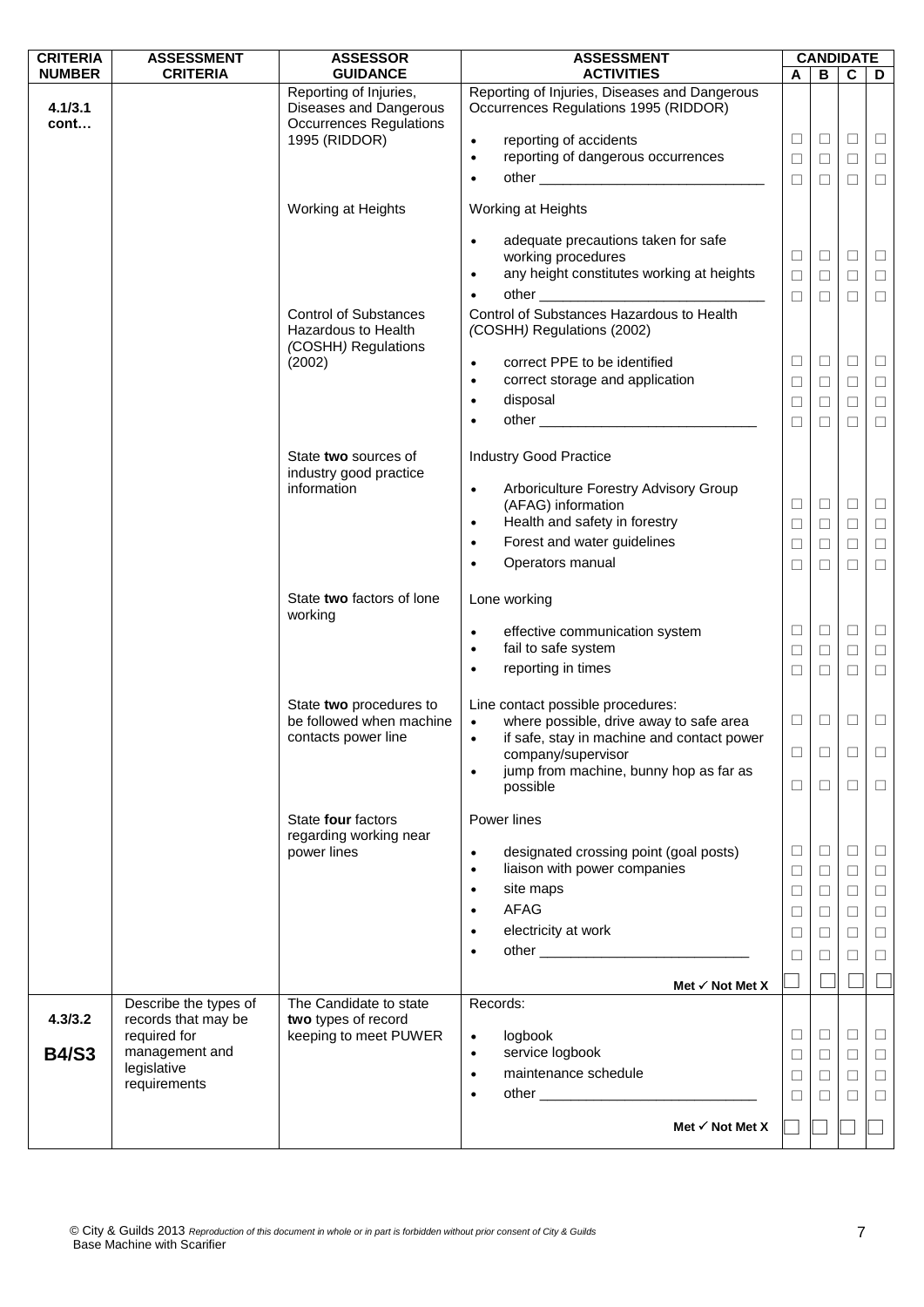| <b>CRITERIA</b> | <b>ASSESSMENT</b>                             | <b>ASSESSOR</b>     | <b>ASSESSMENT</b>                                                    |        |        | <b>CANDIDATE</b> |        |
|-----------------|-----------------------------------------------|---------------------|----------------------------------------------------------------------|--------|--------|------------------|--------|
| <b>NUMBER</b>   | <b>CRITERIA</b>                               | <b>GUIDANCE</b>     | <b>ACTIVITIES</b>                                                    | A      | B      | $\overline{c}$   | D      |
| 4.2             | State why it is important<br>to maintain good | State One           | Importance of communication could include:                           |        |        |                  |        |
|                 | communication and                             |                     | health and safety<br>$\bullet$                                       | $\Box$ | $\Box$ | $\Box$           | $\Box$ |
| 4               | team work within the<br>working environment   |                     | site planning/co-ordination<br>$\bullet$                             | $\Box$ | $\Box$ | $\Box$           | $\Box$ |
|                 |                                               |                     | $\bullet$                                                            | $\Box$ | $\Box$ | $\Box$           | $\Box$ |
|                 |                                               |                     | Met $\checkmark$ Not Met X                                           |        |        |                  |        |
|                 | State the safety                              | <b>All required</b> | Level ground                                                         |        |        |                  |        |
| 3.1             | requirements and                              |                     |                                                                      |        |        |                  |        |
| <b>B3</b>       | routine checks required<br>for the machine    |                     | all fluid levels can be accurately checked<br>$\bullet$<br>$\bullet$ | $\Box$ | $\Box$ | $\Box$           | $\Box$ |
|                 |                                               |                     |                                                                      | $\Box$ | $\Box$ | $\Box$           | $\Box$ |
|                 |                                               |                     | <b>Machine Services</b>                                              |        |        |                  |        |
|                 |                                               |                     | security<br>$\bullet$                                                | $\Box$ | $\Box$ | $\Box$           | $\Box$ |
|                 |                                               |                     | unauthorised third party operation<br>$\bullet$                      | $\Box$ | $\Box$ | $\Box$           | $\Box$ |
|                 |                                               |                     | $\bullet$                                                            | $\Box$ | $\Box$ | $\Box$           | $\Box$ |
|                 |                                               |                     | Cleanliness                                                          |        |        |                  |        |
|                 |                                               |                     | personal contamination<br>$\bullet$                                  | $\Box$ | $\Box$ | $\Box$           | $\Box$ |
|                 |                                               |                     | system contamination<br>$\bullet$                                    | $\Box$ | $\Box$ | $\Box$           | $\Box$ |
|                 |                                               |                     | $\bullet$                                                            | $\Box$ | $\Box$ | $\Box$           | $\Box$ |
|                 |                                               |                     | Adjustment                                                           |        |        |                  |        |
|                 |                                               |                     | ergonomics<br>$\bullet$                                              | $\Box$ | $\Box$ | $\Box$           | $\Box$ |
|                 |                                               |                     | visibility<br>$\bullet$                                              | $\Box$ | $\Box$ | $\Box$           | $\Box$ |
|                 |                                               |                     | $\bullet$                                                            | $\Box$ | $\Box$ | $\Box$           | $\Box$ |
|                 |                                               |                     | <b>Restraint systems</b>                                             |        |        |                  |        |
|                 |                                               |                     | personal safety<br>$\bullet$                                         | $\Box$ | $\Box$ | $\Box$           | $\Box$ |
|                 |                                               |                     | HSE requirement<br>$\bullet$                                         | $\Box$ | $\Box$ | $\Box$           | $\Box$ |
|                 |                                               |                     | $\bullet$                                                            | $\Box$ | $\Box$ | $\Box$           | $\Box$ |
|                 |                                               |                     | Operator protection systems                                          |        |        |                  |        |
|                 |                                               |                     | roll over protective structure (ROPS)<br>$\bullet$                   | $\Box$ | $\Box$ | $\Box$           | $\Box$ |
|                 |                                               |                     | falling object protective structure FOPS)<br>$\bullet$               | $\Box$ | $\Box$ | $\Box$           | $\Box$ |
|                 |                                               |                     | operator protection structure (OPS)<br>$\bullet$                     | $\Box$ | $\Box$ | $\Box$           | $\Box$ |
|                 |                                               |                     | $\bullet$                                                            | $\Box$ | $\Box$ | $\Box$           | $\Box$ |
|                 |                                               |                     | Access and Egress                                                    |        |        |                  |        |
|                 |                                               |                     | operator safety<br>$\bullet$                                         | $\Box$ | $\Box$ | $\Box$           | $\Box$ |
|                 |                                               |                     | <b>PUWER</b><br>$\bullet$                                            | $\Box$ | $\Box$ | $\Box$           | $\Box$ |
|                 |                                               |                     | $\bullet$                                                            | $\Box$ | $\Box$ | $\Box$           | $\Box$ |
|                 |                                               |                     | <b>Either</b>                                                        |        |        |                  |        |
|                 |                                               |                     | Wheeled                                                              |        |        |                  |        |
|                 |                                               |                     | Tyre pressure and ballast                                            |        |        |                  |        |
|                 |                                               |                     | tyre dealers recommendations<br>$\bullet$                            | □      | $\Box$ | $\Box$           | $\Box$ |
|                 |                                               |                     | operators handbook<br>$\bullet$                                      | $\Box$ | $\Box$ | $\Box$           | $\Box$ |
|                 |                                               |                     | stability<br>$\bullet$                                               | $\Box$ | $\Box$ | $\Box$           | $\Box$ |
|                 |                                               |                     | traction aids<br>$\bullet$                                           | $\Box$ | $\Box$ | $\Box$           | $\Box$ |
|                 |                                               |                     | band tracks of chains<br>$\bullet$                                   | $\Box$ | ⊔      | $\Box$           | $\Box$ |
|                 |                                               |                     | $\bullet$                                                            |        |        |                  | П      |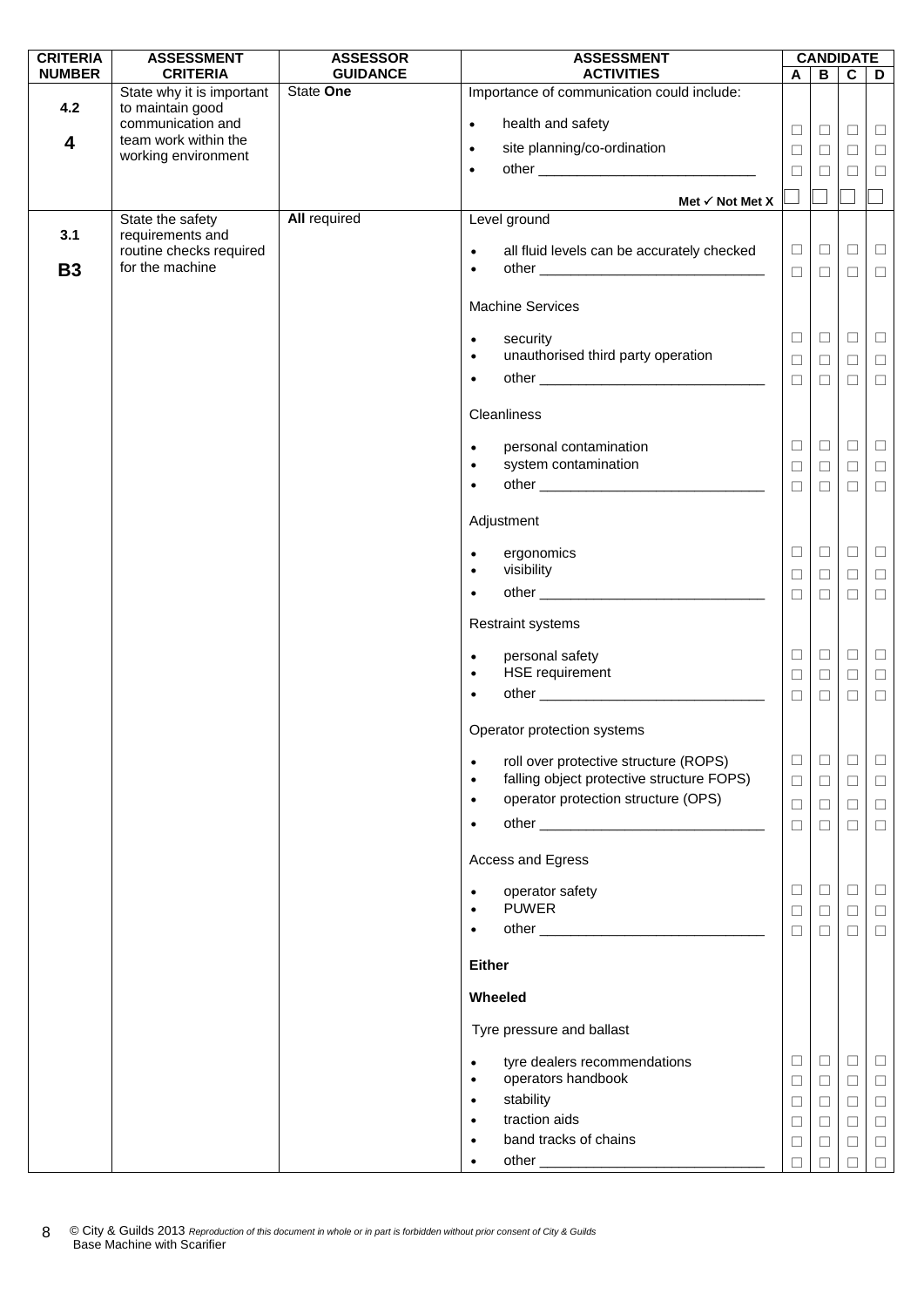| <b>CRITERIA</b> | <b>ASSESSMENT</b>                  | <b>ASSESSOR</b>                                  | <b>ASSESSMENT</b>                                                                                                                                                                                                                                                                                                                                                                                                                     |                                                                                                       |                                                                                        | <b>CANDIDATE</b>                                                                                 |                                                                                                            |
|-----------------|------------------------------------|--------------------------------------------------|---------------------------------------------------------------------------------------------------------------------------------------------------------------------------------------------------------------------------------------------------------------------------------------------------------------------------------------------------------------------------------------------------------------------------------------|-------------------------------------------------------------------------------------------------------|----------------------------------------------------------------------------------------|--------------------------------------------------------------------------------------------------|------------------------------------------------------------------------------------------------------------|
| <b>NUMBER</b>   | <b>CRITERIA</b>                    | <b>GUIDANCE</b>                                  | <b>ACTIVITIES</b>                                                                                                                                                                                                                                                                                                                                                                                                                     | A                                                                                                     | B                                                                                      | $\overline{c}$                                                                                   | D                                                                                                          |
| 3.1 cont        |                                    |                                                  | Wheel nuts<br>visually<br>$\bullet$<br>torque wrench<br>$\bullet$<br>operators handbook<br>$\bullet$<br><b>OR</b>                                                                                                                                                                                                                                                                                                                     | $\Box$<br>$\Box$<br>$\Box$                                                                            | $\Box$<br>$\Box$<br>□                                                                  | $\Box$<br>$\Box$<br>□                                                                            | $\Box$<br>$\Box$<br>$\Box$                                                                                 |
|                 |                                    |                                                  | <b>Tracked</b><br><b>Track Drive Train</b><br>track will come off<br>$\bullet$<br>track will break<br>$\bullet$<br>lack of traction<br>$\bullet$<br>premature wear<br>$\bullet$<br>long term damage<br>$\bullet$<br>Tension criteria                                                                                                                                                                                                  | □<br>$\Box$<br>$\Box$<br>$\Box$<br>$\Box$<br>$\Box$                                                   | $\Box$<br>$\Box$<br>$\Box$<br>□<br>□<br>$\Box$                                         | ⊔<br>$\Box$<br>$\Box$<br>$\Box$<br>$\Box$<br>□                                                   | $\Box$<br>$\Box$<br>$\Box$<br>$\Box$<br>$\Box$<br>$\Box$                                                   |
|                 |                                    |                                                  | according to manufacturers<br>$\bullet$<br>recommendations<br>$\bullet$<br>Met $\checkmark$ Not Met X                                                                                                                                                                                                                                                                                                                                 | □<br>П                                                                                                | □<br>□                                                                                 | □<br>П                                                                                           | $\Box$<br>$\Box$                                                                                           |
|                 | Carry out pre and post-            | Assessor to observe                              | Pre and post start checks on base machine                                                                                                                                                                                                                                                                                                                                                                                             |                                                                                                       |                                                                                        |                                                                                                  |                                                                                                            |
| 2.1/2.2         | start checks of the                | candidate carrying out the                       | according to the operators handbook and to                                                                                                                                                                                                                                                                                                                                                                                            |                                                                                                       |                                                                                        |                                                                                                  |                                                                                                            |
|                 | machine consistent with            | pre and post start checks<br>of the machine      | include:<br>$\bullet$                                                                                                                                                                                                                                                                                                                                                                                                                 | $\Box$                                                                                                | $\Box$                                                                                 | □                                                                                                | $\Box$                                                                                                     |
| <b>B2/S2</b>    | environmental good<br>practice and |                                                  | machine on level ground<br>ensure machine services in neutral and<br>$\bullet$                                                                                                                                                                                                                                                                                                                                                        |                                                                                                       |                                                                                        |                                                                                                  |                                                                                                            |
|                 | manufacturers                      | Candidate to comment on                          | lowered where applicable                                                                                                                                                                                                                                                                                                                                                                                                              | $\Box$                                                                                                | $\Box$                                                                                 | $\Box$                                                                                           | $\Box$                                                                                                     |
|                 | recommendations                    | machines serviceability                          | engine stopped and key removed<br>$\bullet$                                                                                                                                                                                                                                                                                                                                                                                           | $\Box$                                                                                                | $\Box$                                                                                 | $\Box$                                                                                           | $\Box$                                                                                                     |
|                 |                                    | Assessor is to use their<br>own discretion as to | check engine oil, transmission/hydraulic oil,<br>$\bullet$<br>coolant and fuel level, engine air filter                                                                                                                                                                                                                                                                                                                               | $\Box$                                                                                                | $\Box$                                                                                 | $\Box$                                                                                           | $\Box$                                                                                                     |
|                 |                                    | whether a seat belt/lap                          | importance of cleanliness<br>$\bullet$                                                                                                                                                                                                                                                                                                                                                                                                | □                                                                                                     | □                                                                                      | □                                                                                                | $\Box$                                                                                                     |
|                 |                                    | restraint is to be worn                          | seat, steering mechanism and mirror                                                                                                                                                                                                                                                                                                                                                                                                   |                                                                                                       |                                                                                        |                                                                                                  |                                                                                                            |
|                 |                                    | during assessment                                | adjustment<br>operator seat restraint is functional (where<br>$\bullet$                                                                                                                                                                                                                                                                                                                                                               | $\Box$                                                                                                | □                                                                                      | ⊔                                                                                                | ⊔                                                                                                          |
|                 |                                    |                                                  | applicable)                                                                                                                                                                                                                                                                                                                                                                                                                           | $\Box$                                                                                                | $\Box$                                                                                 | $\Box$                                                                                           | $\Box$                                                                                                     |
|                 |                                    |                                                  | check operator protection systems<br>$\bullet$                                                                                                                                                                                                                                                                                                                                                                                        | $\Box$                                                                                                | $\Box$                                                                                 | $\Box$                                                                                           | $\Box$                                                                                                     |
|                 |                                    |                                                  | check relevant access and egress points<br>$\bullet$                                                                                                                                                                                                                                                                                                                                                                                  | $\Box$                                                                                                | $\Box$                                                                                 | $\Box$                                                                                           | $\Box$                                                                                                     |
|                 |                                    |                                                  | radiators (coolant and hydraulic)<br>$\bullet$                                                                                                                                                                                                                                                                                                                                                                                        | $\Box$                                                                                                | $\Box$                                                                                 | $\Box$                                                                                           | $\Box$                                                                                                     |
|                 |                                    |                                                  | fuel filters and/or water trap<br>$\bullet$                                                                                                                                                                                                                                                                                                                                                                                           | $\Box$                                                                                                | $\Box$                                                                                 | $\Box$                                                                                           | $\Box$                                                                                                     |
|                 |                                    |                                                  | grease where and when appropriate<br>$\bullet$                                                                                                                                                                                                                                                                                                                                                                                        | $\Box$                                                                                                | $\Box$                                                                                 | □                                                                                                | $\Box$                                                                                                     |
|                 |                                    |                                                  | <b>Either</b>                                                                                                                                                                                                                                                                                                                                                                                                                         |                                                                                                       |                                                                                        |                                                                                                  |                                                                                                            |
|                 |                                    | Assessor to observe                              | <b>Powered</b>                                                                                                                                                                                                                                                                                                                                                                                                                        |                                                                                                       |                                                                                        |                                                                                                  |                                                                                                            |
|                 |                                    |                                                  | Drive system<br>manufacturers guidance<br>PTO (power take off)<br>$\bullet$<br>chains and sprockets<br>$\bullet$<br>hydraulic coupling<br>$\bullet$<br>leaks<br>$\bullet$<br>pipe condition<br>$\bullet$<br>guarding<br>$\bullet$<br>rams and ram mountings<br>$\bullet$<br>control spool valve mountings<br>$\bullet$<br>control lever mode of operation clearly<br>$\bullet$<br>marked<br>operator checklist completed<br>$\bullet$ | □<br>$\Box$<br>$\Box$<br>$\Box$<br>$\Box$<br>$\Box$<br>$\Box$<br>$\Box$<br>$\Box$<br>$\Box$<br>$\Box$ | $\Box$<br>$\Box$<br>$\Box$<br>□<br>$\Box$<br>⊔<br>$\Box$<br>$\Box$<br>□<br>□<br>$\Box$ | □<br>$\Box$<br>$\Box$<br>$\Box$<br>$\Box$<br>$\Box$<br>$\Box$<br>$\Box$<br>⊔<br>$\Box$<br>$\Box$ | $\Box$<br>$\Box$<br>$\Box$<br>$\Box$<br>$\Box$<br>$\Box$<br>$\Box$<br>$\Box$<br>$\Box$<br>$\Box$<br>$\Box$ |
|                 |                                    |                                                  | ٠                                                                                                                                                                                                                                                                                                                                                                                                                                     | □                                                                                                     | □                                                                                      | □                                                                                                | $\Box$                                                                                                     |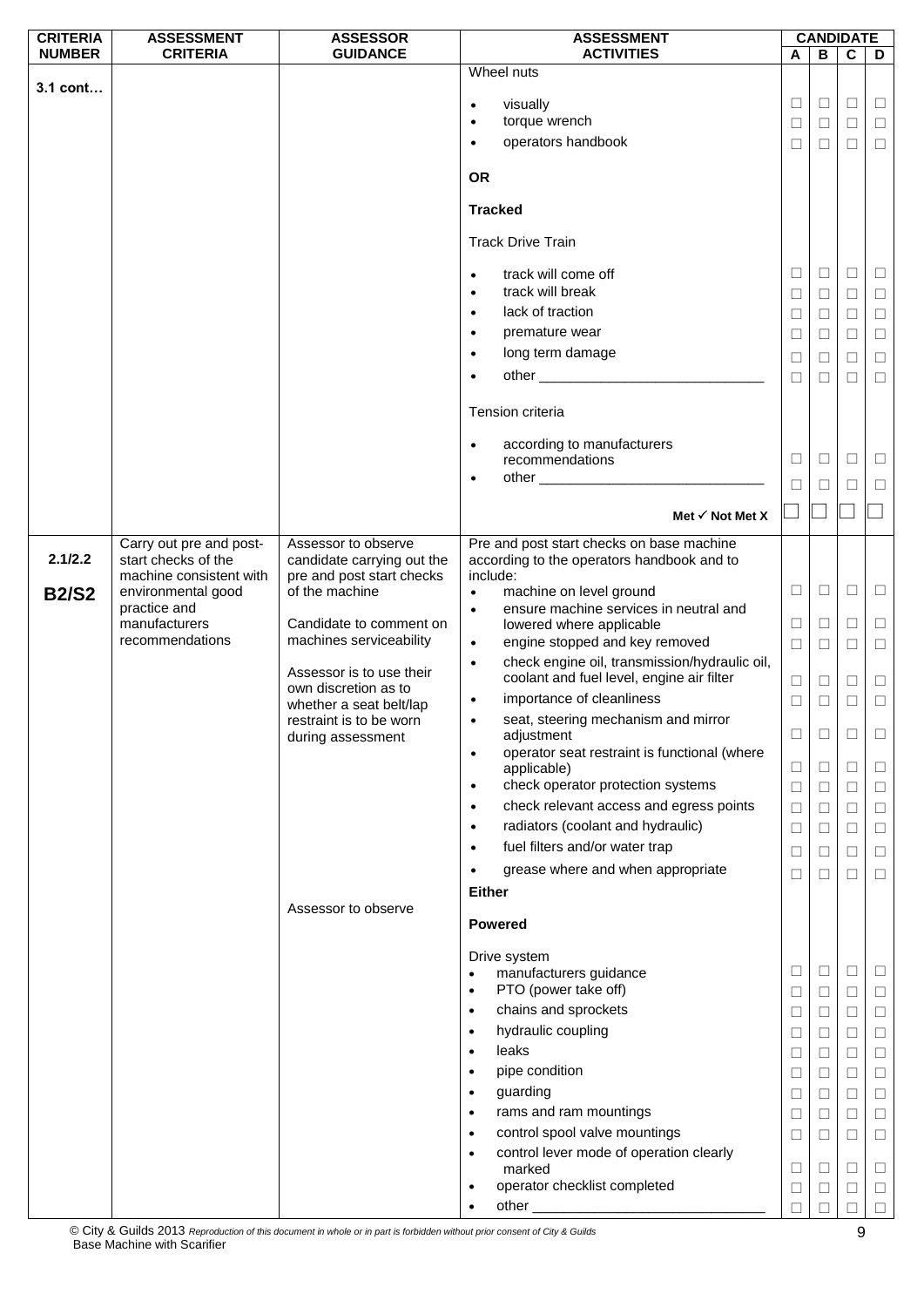| <b>CRITERIA</b> | <b>ASSESSMENT</b> | <b>ASSESSOR</b>                                                    | <b>ASSESSMENT</b>                                                                                                                                         |                  | <b>CANDIDATE</b> |                  |                  |
|-----------------|-------------------|--------------------------------------------------------------------|-----------------------------------------------------------------------------------------------------------------------------------------------------------|------------------|------------------|------------------|------------------|
| <b>NUMBER</b>   | <b>CRITERIA</b>   | <b>GUIDANCE</b>                                                    | <b>ACTIVITIES</b>                                                                                                                                         | A                | B                | C                | D                |
| 2.1/2.2<br>cont |                   |                                                                    | <b>OR</b><br>Non powered                                                                                                                                  |                  |                  |                  |                  |
|                 |                   |                                                                    | manufacturers guidance<br>$\bullet$<br>chains and sprockets<br>$\bullet$                                                                                  | □<br>$\Box$      | $\Box$<br>$\Box$ | $\Box$<br>$\Box$ | $\Box$<br>$\Box$ |
|                 |                   |                                                                    | hydraulic coupling<br>$\bullet$<br>leaks<br>$\bullet$                                                                                                     | $\Box$<br>□      | $\Box$<br>$\Box$ | $\Box$<br>$\Box$ | $\Box$<br>$\Box$ |
|                 |                   |                                                                    | pipe condition<br>$\bullet$<br>guarding<br>$\bullet$                                                                                                      | $\Box$<br>□      | $\Box$<br>$\Box$ | $\Box$<br>$\Box$ | $\Box$<br>$\Box$ |
|                 |                   |                                                                    | rams and ram mountings<br>$\bullet$<br>control spool valve mountings<br>$\bullet$                                                                         | □                | $\Box$           | $\Box$           | $\Box$           |
|                 |                   |                                                                    | control lever mode of operation clearly<br>$\bullet$<br>marked                                                                                            | $\Box$           | $\Box$           | $\Box$           | $\Box$           |
|                 |                   |                                                                    | operator checklist completed<br>$\bullet$                                                                                                                 | $\Box$<br>$\Box$ | $\Box$<br>$\Box$ | $\Box$<br>$\Box$ | $\Box$<br>$\Box$ |
|                 |                   |                                                                    | $\bullet$                                                                                                                                                 | $\Box$           | $\Box$           | $\Box$           | $\Box$           |
|                 |                   |                                                                    | Lubrication of attachments may include                                                                                                                    |                  |                  |                  |                  |
|                 |                   |                                                                    | all lubrication points identified<br>$\bullet$<br>use of the operators manual to identify how<br>$\bullet$<br>frequently lubrication should be undertaken | $\Box$           | $\Box$           | $\Box$           | Ц                |
|                 |                   |                                                                    | grease lubrication points (as required)<br>$\bullet$                                                                                                      | $\Box$<br>$\Box$ | $\Box$<br>$\Box$ | Ц<br>$\Box$      | Ц<br>$\Box$      |
|                 |                   |                                                                    | $\bullet$                                                                                                                                                 | $\Box$           | $\Box$           | $\Box$           | $\Box$           |
|                 |                   | Assessor to observe<br>candidate adhering to<br>environmental best | Chassis/Frame<br>cracks<br>$\bullet$                                                                                                                      | □                | $\Box$           | $\Box$           | $\Box$           |
|                 |                   | practice and COSHH<br>regulations                                  | pin security<br>$\bullet$                                                                                                                                 | $\Box$           | $\Box$           | $\Box$           | $\Box$           |
|                 |                   |                                                                    | bushes<br>$\bullet$<br>cylinders<br>$\bullet$                                                                                                             | □<br>$\Box$      | $\Box$<br>$\Box$ | $\Box$<br>$\Box$ | $\Box$<br>$\Box$ |
|                 |                   |                                                                    | attachment<br>$\bullet$<br>loose or broken bolts<br>$\bullet$                                                                                             | □                | $\Box$           | $\Box$           | $\Box$           |
|                 |                   |                                                                    | cables and connections<br>$\bullet$                                                                                                                       | □<br>$\Box$      | $\Box$<br>$\Box$ | $\Box$<br>$\Box$ | $\Box$<br>$\Box$ |
|                 |                   |                                                                    | guarding<br>$\bullet$                                                                                                                                     | $\Box$           | $\Box$           | $\Box$           | $\Box$           |
|                 |                   |                                                                    | Hydraulic hoses                                                                                                                                           |                  |                  |                  |                  |
|                 |                   |                                                                    | leaks<br>$\bullet$<br>cracks<br>$\bullet$                                                                                                                 | ⊔<br>$\Box$      | $\Box$<br>$\Box$ | ⊔<br>$\Box$      | ⊔<br>$\Box$      |
|                 |                   |                                                                    | cuts<br>$\bullet$<br>abrasions<br>$\bullet$                                                                                                               | ⊔<br>$\Box$      | $\Box$<br>$\Box$ | $\Box$<br>$\Box$ | $\Box$<br>$\Box$ |
|                 |                   |                                                                    | security<br>$\bullet$<br>guarding<br>$\bullet$                                                                                                            | $\Box$           | $\Box$           | $\Box$           | $\Box$           |
|                 |                   |                                                                    | <b>Either</b>                                                                                                                                             | $\Box$           | $\Box$           | $\Box$           | $\Box$           |
|                 |                   |                                                                    | Wheeled                                                                                                                                                   |                  |                  |                  |                  |
|                 |                   |                                                                    | tyre suitably inflated<br>$\bullet$<br>tyre condition<br>$\bullet$                                                                                        | $\Box$<br>$\Box$ | $\Box$<br>□      | $\Box$<br>Ц      | $\Box$<br>$\Box$ |
|                 |                   |                                                                    | check wheel nuts<br>$\bullet$                                                                                                                             |                  |                  |                  | $\Box$           |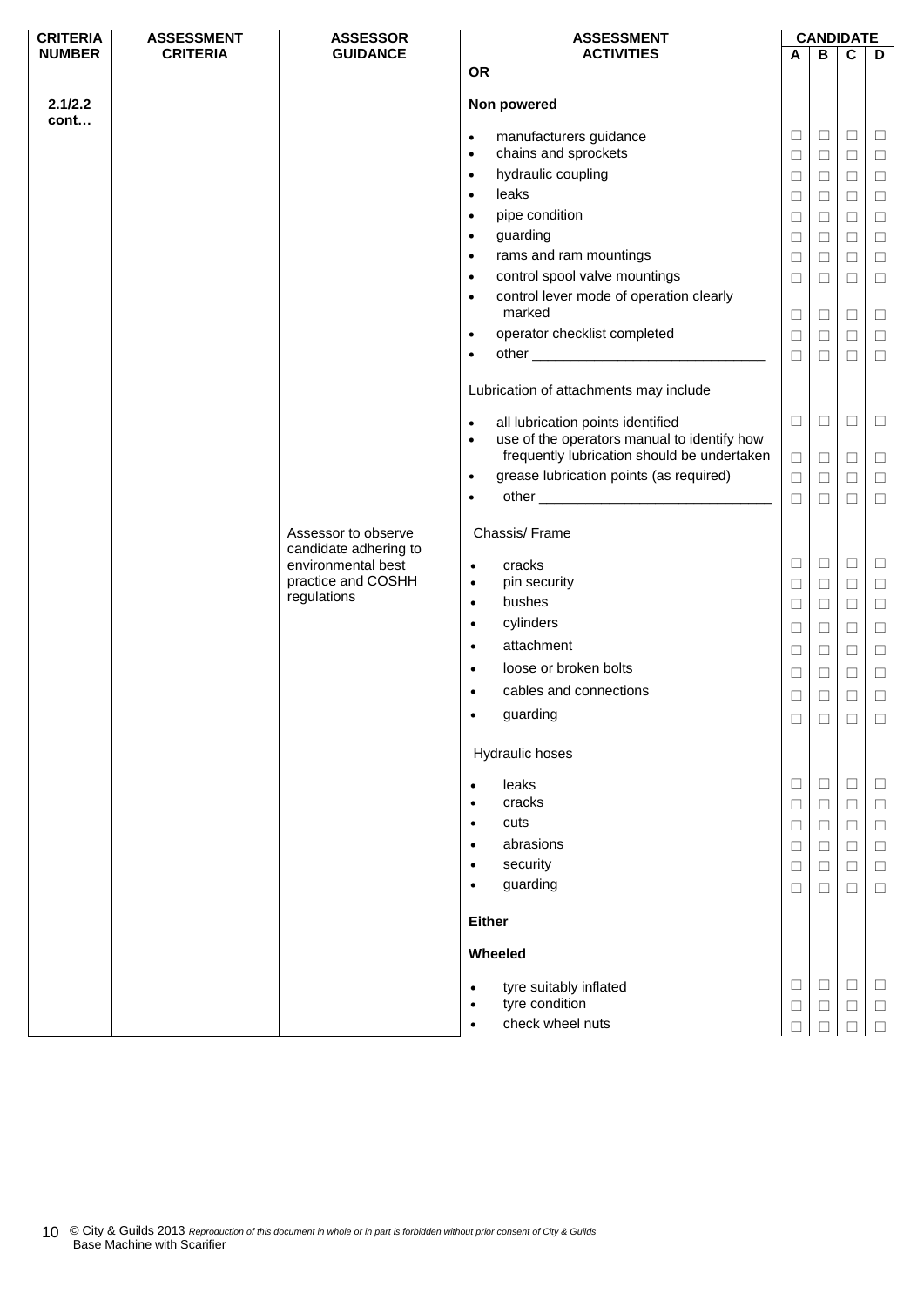| <b>CRITERIA</b> | <b>ASSESSMENT</b>                               | <b>ASSESSOR</b>                      | <b>ASSESSMENT</b>                                                      |        |        | <b>CANDIDATE</b> |        |
|-----------------|-------------------------------------------------|--------------------------------------|------------------------------------------------------------------------|--------|--------|------------------|--------|
| <b>NUMBER</b>   | <b>CRITERIA</b>                                 | <b>GUIDANCE</b>                      | <b>ACTIVITIES</b>                                                      | A      | B      | $\mathbf c$      | D      |
| 2.1/2.2         |                                                 |                                      | <b>OR</b>                                                              |        |        |                  |        |
| cont            |                                                 |                                      | <b>Tracked</b>                                                         |        |        |                  |        |
|                 |                                                 |                                      | track drive train condition and maintenance<br>$\bullet$               |        |        |                  |        |
|                 |                                                 |                                      | are checked                                                            | $\Box$ | ⊔      | Ц                | $\Box$ |
|                 |                                                 |                                      | pins (if applicable)<br>$\bullet$                                      | $\Box$ | $\Box$ | $\Box$           | $\Box$ |
|                 |                                                 |                                      | sprocket<br>$\bullet$                                                  | $\Box$ | $\Box$ | $\Box$           | $\Box$ |
|                 |                                                 |                                      | idler<br>$\bullet$                                                     | □      | $\Box$ | $\Box$           | $\Box$ |
|                 |                                                 |                                      | track plates/pads (if applicable)<br>$\bullet$                         | □      | $\Box$ | $\Box$           | $\Box$ |
|                 |                                                 |                                      | tension criteria<br>$\bullet$                                          | ⊔      | $\Box$ | □                | $\Box$ |
|                 |                                                 |                                      | Environmental considerations:                                          |        |        |                  |        |
|                 |                                                 |                                      | disposal<br>$\bullet$                                                  | ⊔      | $\Box$ | $\Box$           | $\Box$ |
|                 |                                                 |                                      | storage of oils on site<br>$\bullet$                                   | $\Box$ | $\Box$ | $\Box$           | $\Box$ |
|                 |                                                 |                                      | spill kit mats used<br>$\bullet$                                       | $\Box$ | П      | □                | $\Box$ |
|                 |                                                 |                                      | Met $\checkmark$ Not Met X                                             |        |        |                  |        |
|                 |                                                 |                                      |                                                                        |        |        |                  |        |
| 4.6/3.5         | Describe the correct<br>methods for disposing   | The Candidate to state<br>one method | Disposal of waste from workplace activities may<br>include:            |        |        |                  |        |
| <b>B4/S3</b>    | of waste                                        |                                      | waste oils placed in approved containers<br>$\bullet$                  |        |        |                  |        |
|                 |                                                 |                                      | for disposal                                                           | ⊔      | $\Box$ | □                | $\Box$ |
|                 |                                                 |                                      | use of designated waste/recycle bins<br>$\bullet$                      | $\Box$ | $\Box$ | $\Box$           | $\Box$ |
|                 |                                                 |                                      | $\bullet$                                                              | $\Box$ | $\Box$ | $\Box$           | $\Box$ |
|                 |                                                 |                                      |                                                                        |        |        |                  |        |
|                 |                                                 |                                      | Met $\checkmark$ Not Met X                                             |        |        |                  |        |
| 4.5/3.4         | Describe how<br>environmental damage            | <b>Three causes</b>                  | Environmental damage may be caused by:                                 |        |        |                  |        |
|                 | can be caused and                               |                                      | incorrect storage of fuel and oil<br>$\bullet$                         | ⊔      | $\Box$ | $\Box$           | $\Box$ |
| <b>B4/S3</b>    | minimised                                       |                                      | defective machinery<br>$\bullet$                                       | $\Box$ | $\Box$ | $\Box$           | $\Box$ |
|                 |                                                 |                                      | poor work practice<br>$\bullet$                                        | □      | $\Box$ | $\Box$           | $\Box$ |
|                 |                                                 |                                      | oil and fuel spillages<br>$\bullet$                                    | $\Box$ | $\Box$ | $\Box$           | $\Box$ |
|                 |                                                 |                                      | $\bullet$                                                              | $\Box$ | $\Box$ | $\Box$           | $\Box$ |
|                 |                                                 | Three preventions                    |                                                                        |        |        |                  |        |
|                 |                                                 |                                      | Environmental damage may be prevented by:                              |        |        |                  |        |
|                 |                                                 |                                      | following principals of industry good<br>$\bullet$<br>practice         | ⊔      | $\Box$ | □                | □      |
|                 |                                                 |                                      | good housekeeping<br>$\bullet$                                         | $\Box$ | $\Box$ | $\Box$           | $\Box$ |
|                 |                                                 |                                      | appropriately trained operators<br>$\bullet$                           | ⊔      | ⊔      | □                | $\Box$ |
|                 |                                                 |                                      | spill kits are available<br>$\bullet$                                  | □      | $\Box$ | $\Box$           | $\Box$ |
|                 |                                                 |                                      | $\bullet$                                                              | □      | $\Box$ | □                | $\Box$ |
|                 |                                                 |                                      |                                                                        |        |        |                  |        |
|                 |                                                 |                                      | Met $\checkmark$ Not Met X                                             |        |        |                  |        |
| 3.3             | State the factors that<br>may cause the cooling | Candidate to state four              | Factors that may cause the cooling system to<br>over heat may include: |        |        |                  |        |
| <b>B3</b>       | system to overheat                              |                                      | fan belt slack<br>$\bullet$                                            | ⊔      | ⊔      | □                | $\Box$ |
|                 |                                                 |                                      | radiator core blocked<br>$\bullet$                                     | $\Box$ | $\Box$ | $\Box$           | $\Box$ |
|                 |                                                 |                                      | radiator fins blocked<br>$\bullet$                                     | □      | $\Box$ | $\Box$           | $\Box$ |
|                 |                                                 |                                      | faulty thermostat<br>$\bullet$                                         |        |        |                  |        |
|                 |                                                 |                                      | cylinder fins spaces blocked (air cooled<br>$\bullet$                  | □      | ⊔      | □                | $\Box$ |
|                 |                                                 |                                      | only)                                                                  | $\Box$ | ⊔      | $\Box$           | $\Box$ |
|                 |                                                 |                                      | low fluid levels<br>$\bullet$                                          | ⊔      | ⊔      | □                | $\Box$ |
|                 |                                                 |                                      | $\bullet$                                                              | □      | $\Box$ | $\Box$           | $\Box$ |
|                 |                                                 |                                      |                                                                        |        |        |                  |        |
|                 |                                                 |                                      | Met $\checkmark$ Not Met X                                             |        |        |                  |        |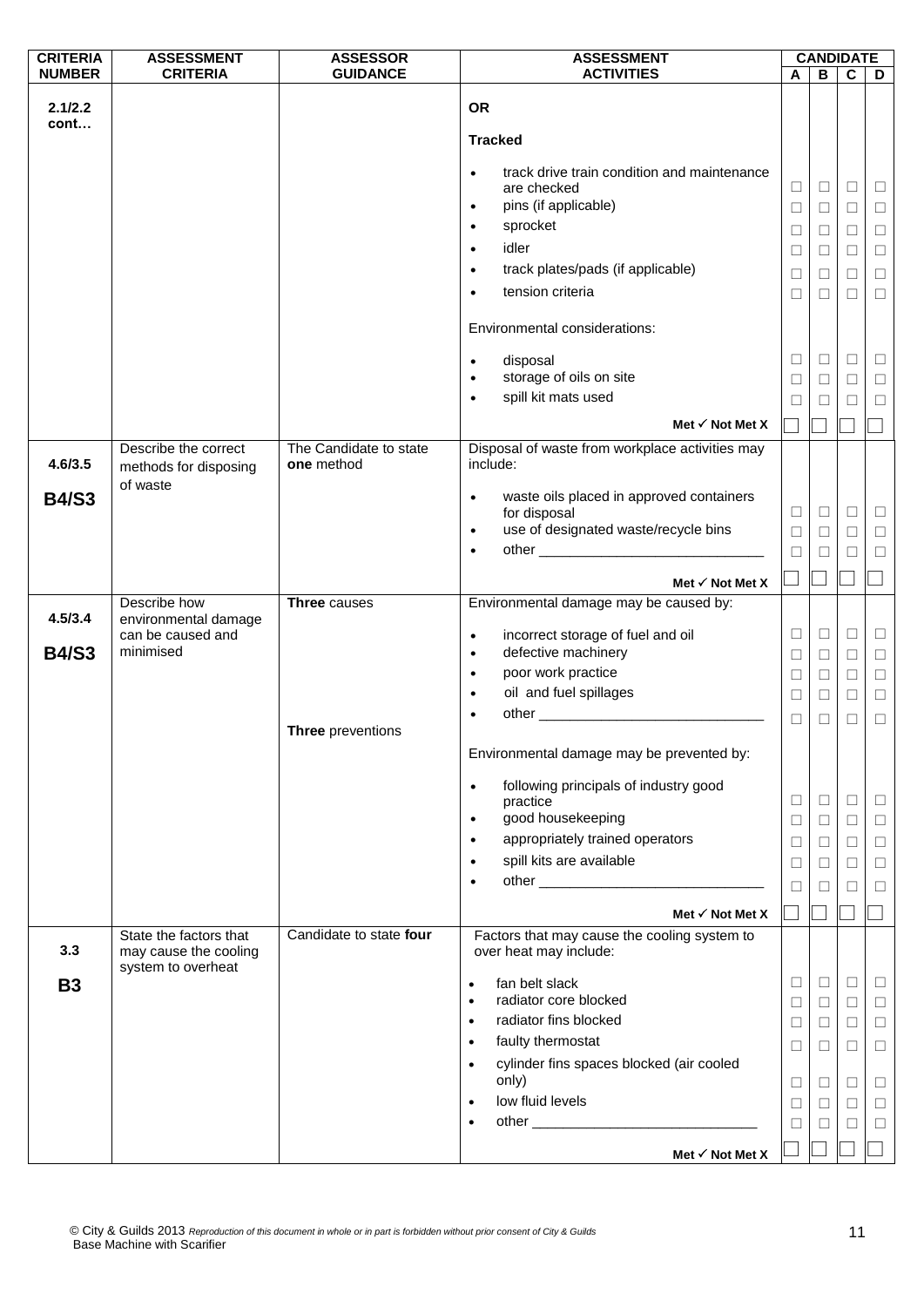| <b>CRITERIA</b> | <b>ASSESSMENT</b>                                  | <b>ASSESSOR</b>                                      | <b>ASSESSMENT</b>                                         | <b>CANDIDATE</b>         |        |          |        |
|-----------------|----------------------------------------------------|------------------------------------------------------|-----------------------------------------------------------|--------------------------|--------|----------|--------|
| <b>NUMBER</b>   | <b>CRITERIA</b>                                    | <b>GUIDANCE</b>                                      | <b>ACTIVITIES</b>                                         | A                        | B      | C        | D      |
|                 | Describe how to check                              | State how to clean battery                           | $\overline{use}$ of hot water<br>$\bullet$                | □                        | $\Box$ | $\Box$   | $\Box$ |
| 3.4             | the battery(s) and report                          | terminals                                            | $\bullet$                                                 |                          |        |          |        |
|                 | on the condition                                   |                                                      |                                                           | $\Box$                   | $\Box$ | П        | $\Box$ |
| <b>B3</b>       |                                                    | State three reasons that                             | Battery could explode due to:                             |                          |        |          |        |
|                 |                                                    | could cause a battery to                             |                                                           |                          |        |          |        |
|                 |                                                    | explode                                              | excessive charge rate<br>$\bullet$                        | ⊔                        | $\Box$ | ⊔        | $\Box$ |
|                 |                                                    |                                                      | charger not switched off before connection<br>$\bullet$   |                          |        |          |        |
|                 |                                                    |                                                      | or disconnection while on charge                          | Ц                        | $\Box$ | □        | $\Box$ |
|                 |                                                    |                                                      | sparks near gas outlet<br>$\bullet$                       | $\Box$                   | $\Box$ | $\Box$   | $\Box$ |
|                 |                                                    |                                                      | involuntary earthing of the battery<br>$\bullet$          | $\Box$                   | $\Box$ | П        | $\Box$ |
|                 |                                                    |                                                      | incorrect fitting of jump leads from machine<br>$\bullet$ |                          |        |          |        |
|                 |                                                    |                                                      | to machine or power pack                                  | $\Box$                   | $\Box$ | □        | $\Box$ |
|                 |                                                    |                                                      | $\bullet$                                                 | $\Box$                   | $\Box$ | $\Box$   | $\Box$ |
|                 |                                                    |                                                      |                                                           |                          |        |          |        |
|                 |                                                    | State three                                          | battery is secured<br>$\bullet$                           | $\Box$                   | $\Box$ | $\Box$   | $\Box$ |
|                 |                                                    |                                                      | leads connected and checked for damage<br>$\bullet$       | $\Box$                   | $\Box$ | $\Box$   | $\Box$ |
|                 |                                                    |                                                      | terminals cleaned satisfactorily<br>$\bullet$             | $\Box$                   | $\Box$ | $\Box$   | $\Box$ |
|                 |                                                    |                                                      | anti-corrosion grease put on leads and<br>$\bullet$       |                          |        |          |        |
|                 |                                                    |                                                      | terminals when reconnecting                               | $\Box$                   | $\Box$ | $\Box$   | $\Box$ |
|                 |                                                    |                                                      | bolts are tight but not over-tightened<br>$\bullet$       | $\Box$                   | $\Box$ | $\Box$   | $\Box$ |
|                 |                                                    |                                                      | $\bullet$                                                 | $\Box$                   | $\Box$ | П        | $\Box$ |
|                 |                                                    |                                                      | Met $\checkmark$ Not Met X                                |                          |        |          |        |
|                 |                                                    |                                                      |                                                           | $\Box$                   |        |          |        |
|                 | Explain the safe                                   | Candidate to explain the                             | Safe procedure for detection may include:                 |                          |        |          |        |
| 3.5             | procedure to follow for<br>detecting leaks in high | safe procedure for<br>detection                      | hands not used for detection of leak<br>$\bullet$         | $\Box$                   | $\Box$ | □        | $\Box$ |
| <b>B3</b>       | pressure hydraulic                                 |                                                      | use a piece of card or paper<br>$\bullet$                 | $\Box$                   |        | $\Box$   |        |
|                 | systems                                            |                                                      |                                                           |                          | $\Box$ |          | $\Box$ |
|                 |                                                    |                                                      | $\bullet$                                                 | $\Box$                   | $\Box$ | $\Box$   | $\Box$ |
|                 |                                                    |                                                      |                                                           |                          |        |          |        |
|                 |                                                    |                                                      | Met $\checkmark$ Not Met X                                |                          |        |          |        |
|                 | Explain the procedure<br>to follow when replacing  | Candidate to identify all                            | According to the operators manual and to<br>include:      |                          |        |          |        |
| 3.6             | a hydraulic hose                                   | procedure for replacing a<br>hydraulic hose          |                                                           |                          |        |          |        |
| <b>B3</b>       |                                                    |                                                      | appropriate PPE identified                                | $\Box$                   | $\Box$ | $\Box$   | $\Box$ |
|                 |                                                    |                                                      | use of spill kit<br>$\bullet$                             | □                        | $\Box$ | $\Box$   | $\Box$ |
|                 |                                                    |                                                      | hydraulic system lowered and pressure                     | $\Box$                   | $\Box$ | □        | $\Box$ |
|                 |                                                    |                                                      | relieved<br>$\bullet$                                     | $\Box$                   | $\Box$ | $\Box$   | □      |
|                 |                                                    |                                                      | importance of cleanliness                                 |                          |        |          |        |
|                 |                                                    |                                                      | $\bullet$                                                 | $\Box$                   | $\Box$ | $\Box$   | $\Box$ |
|                 |                                                    |                                                      | vacuum pump (if fitted)<br>$\bullet$                      | $\Box$                   | □      | □        | $\Box$ |
|                 |                                                    |                                                      | shut off valve (if fitted)<br>$\bullet$                   | $\Box$                   | □      | □        | $\Box$ |
|                 |                                                    |                                                      |                                                           |                          |        |          |        |
|                 |                                                    | Correct amount of tools                              | Tools:                                                    |                          |        |          |        |
|                 |                                                    | chosen                                               | spanners x 2<br>$\bullet$                                 | $\overline{\phantom{0}}$ | $\Box$ | ⊔        |        |
|                 |                                                    |                                                      |                                                           |                          |        |          |        |
|                 |                                                    | Identify the four main<br>criteria for a replacement | Criteria for hose replacement                             |                          |        |          |        |
|                 |                                                    | hose                                                 | pressure rating<br>$\bullet$                              | ⊔                        | $\Box$ | $\Box$   | $\Box$ |
|                 |                                                    |                                                      | length<br>$\bullet$                                       | $\Box$                   | $\Box$ | $\Box$   | $\Box$ |
|                 |                                                    |                                                      | end fittings<br>$\bullet$                                 | $\Box$                   | $\Box$ | $\Box$   | $\Box$ |
|                 |                                                    |                                                      | bore                                                      |                          |        |          |        |
|                 |                                                    |                                                      | $\bullet$                                                 | Ц                        | ⊔      | $\sqcup$ | $\Box$ |
|                 |                                                    |                                                      | referred to operators manual                              | П                        |        | П        | $\Box$ |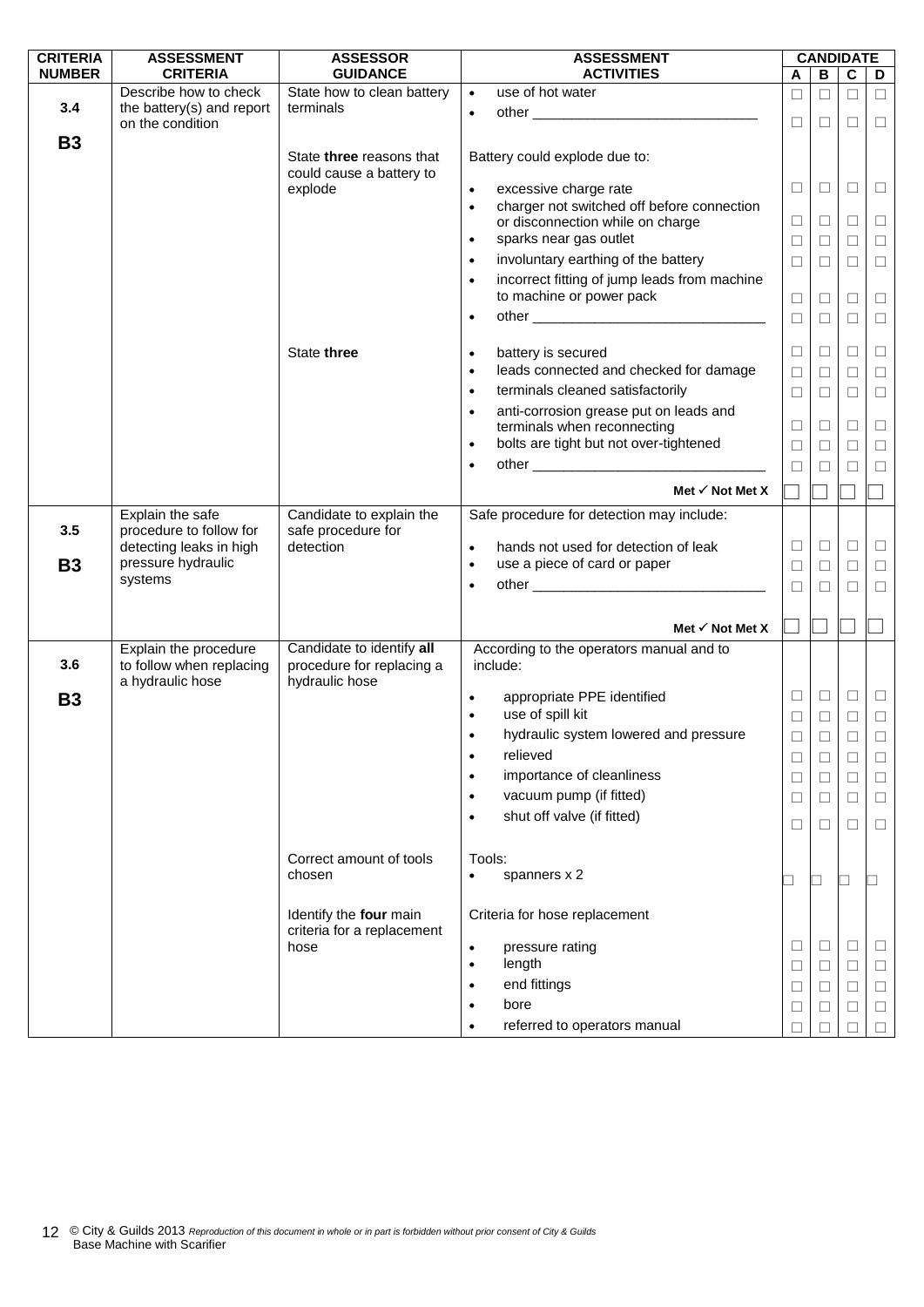| <b>CRITERIA</b> | <b>ASSESSMENT</b>                                           | <b>ASSESSOR</b>                                         |           | <b>ASSESSMENT</b>                                                                                                                                |        |        | <b>CANDIDATE</b> |        |
|-----------------|-------------------------------------------------------------|---------------------------------------------------------|-----------|--------------------------------------------------------------------------------------------------------------------------------------------------|--------|--------|------------------|--------|
| <b>NUMBER</b>   | <b>CRITERIA</b>                                             | <b>GUIDANCE</b>                                         |           | <b>ACTIVITIES</b>                                                                                                                                | A      | B      | C                | D      |
|                 |                                                             | What factors need to be                                 | $\bullet$ | new hose fitted ensuring inside of hose and                                                                                                      |        |        |                  |        |
| 3.6 cont        |                                                             | taken into account when<br>fitting the new hose         |           | joints are clean<br>correctly routed not twisted                                                                                                 | $\Box$ | $\Box$ | $\Box$           | $\Box$ |
|                 |                                                             |                                                         | $\bullet$ |                                                                                                                                                  | $\Box$ | $\Box$ | $\Box$           | $\Box$ |
|                 |                                                             |                                                         | $\bullet$ | switch off vacuum pump (if fitted)                                                                                                               | $\Box$ | $\Box$ | □                | $\Box$ |
|                 |                                                             |                                                         | $\bullet$ | open valve (if fitted)                                                                                                                           | $\Box$ | $\Box$ | □                | $\Box$ |
|                 |                                                             |                                                         | $\bullet$ | hydraulic oil topped up and checked as<br>required                                                                                               | $\Box$ | $\Box$ | □                | $\Box$ |
|                 |                                                             |                                                         | $\bullet$ | start machine                                                                                                                                    | $\Box$ | $\Box$ | $\Box$           | $\Box$ |
|                 |                                                             |                                                         | $\bullet$ | operate function                                                                                                                                 | $\Box$ | □      | □                | $\Box$ |
|                 |                                                             |                                                         | $\bullet$ | check for leaks                                                                                                                                  | $\Box$ | □      | □                | $\Box$ |
|                 |                                                             |                                                         | $\bullet$ | clean up spill kit                                                                                                                               | $\Box$ | $\Box$ | $\Box$           | $\Box$ |
|                 |                                                             |                                                         | $\bullet$ | re-check oil level                                                                                                                               | $\Box$ | $\Box$ | $\Box$           | $\Box$ |
|                 |                                                             | Environmental                                           | $\bullet$ | bagged and labelled                                                                                                                              | ⊔      | Ц      | L                | $\Box$ |
|                 |                                                             | considerations                                          | $\bullet$ | licensed disposal                                                                                                                                | $\Box$ | $\Box$ | $\Box$           | $\Box$ |
|                 |                                                             |                                                         | $\bullet$ | recycle                                                                                                                                          | $\Box$ | □      | П                | $\Box$ |
|                 |                                                             |                                                         | $\bullet$ | other _________________________                                                                                                                  | $\Box$ | $\Box$ | $\Box$           | $\Box$ |
|                 |                                                             |                                                         |           |                                                                                                                                                  |        |        |                  |        |
|                 |                                                             |                                                         |           | Met $\checkmark$ Not Met X                                                                                                                       |        |        |                  |        |
| 3.2             | Explain the function of                                     |                                                         |           | Refer to operators manual                                                                                                                        |        |        |                  |        |
| <b>B3</b>       | all controls and how to<br>interpret instrument<br>readings | The Candidate to explain<br>the controls inside the cab |           | The function and setting of the following controls:                                                                                              |        |        |                  |        |
|                 |                                                             | and what are their                                      | $\bullet$ | starting devices, including cold start                                                                                                           | $\Box$ | $\Box$ | $\Box$           | $\Box$ |
|                 |                                                             | functions                                               | $\bullet$ | engine speed control                                                                                                                             | $\Box$ | $\Box$ | $\Box$           | $\Box$ |
|                 |                                                             |                                                         | $\bullet$ | stop control                                                                                                                                     | $\Box$ | $\Box$ | $\Box$           | $\Box$ |
|                 |                                                             |                                                         | $\bullet$ | check function of emergency stop                                                                                                                 | $\Box$ | $\Box$ | $\Box$           | $\Box$ |
|                 |                                                             |                                                         | $\bullet$ | gear selection                                                                                                                                   | $\Box$ | □      | □                | $\Box$ |
|                 |                                                             |                                                         | $\bullet$ | clutch                                                                                                                                           | $\Box$ | $\Box$ | $\Box$           | $\Box$ |
|                 |                                                             |                                                         | $\bullet$ | differential lock (where applicable)                                                                                                             | $\Box$ | $\Box$ | $\Box$           | $\Box$ |
|                 |                                                             |                                                         | $\bullet$ | PTO lever engagement and speed range                                                                                                             |        |        |                  |        |
|                 |                                                             |                                                         |           | selector (where applicable)                                                                                                                      | $\Box$ | □      | □                | $\Box$ |
|                 |                                                             |                                                         | $\bullet$ | brakes (independent and parking) and                                                                                                             |        |        |                  |        |
|                 |                                                             |                                                         |           | remote braking device if fitted                                                                                                                  | $\Box$ | □      | $\Box$           | $\Box$ |
|                 |                                                             |                                                         | $\bullet$ | hydraulic controls                                                                                                                               | $\Box$ | $\Box$ | L                | $\Box$ |
|                 |                                                             |                                                         | $\bullet$ | draft control (as applicable)                                                                                                                    | □      | □      | □                | $\Box$ |
|                 |                                                             |                                                         | $\bullet$ | position control (as applicable)                                                                                                                 | $\Box$ | $\Box$ | □                | $\Box$ |
|                 |                                                             |                                                         | $\bullet$ | other controls provided                                                                                                                          | $\Box$ | $\Box$ | $\Box$           | $\Box$ |
|                 |                                                             |                                                         | $\bullet$ | external services                                                                                                                                | $\Box$ | $\Box$ | П                | $\Box$ |
|                 |                                                             |                                                         | $\bullet$ | lights, direction indicators, horn, screen<br>wash/wipe, heating and ventilation controls<br>and any safety warning device (where<br>applicable) | ⊔      | □      | □                | $\Box$ |
|                 |                                                             |                                                         |           |                                                                                                                                                  |        |        |                  |        |
|                 |                                                             | State the instruments<br>inside the cab, what are       | $\bullet$ | tractormeter and associated chart (if<br>applicable)                                                                                             | $\Box$ | □      | $\Box$           | $\Box$ |
|                 |                                                             | they and how should they                                | $\bullet$ | oil pressure gauge (or warning light)                                                                                                            | $\Box$ | $\Box$ | $\Box$           | $\Box$ |
|                 |                                                             | be interpreted                                          | $\bullet$ | battery condition indicator or warning light                                                                                                     | $\Box$ | $\Box$ | $\Box$           | $\Box$ |
|                 |                                                             |                                                         | $\bullet$ | other warning lights (as applicable)                                                                                                             | $\Box$ | $\Box$ | $\Box$           | $\Box$ |
|                 |                                                             |                                                         | $\bullet$ | reversing aid (if applicable)                                                                                                                    |        |        | □                | $\Box$ |
|                 |                                                             | What action should be                                   |           |                                                                                                                                                  | $\Box$ | □      |                  |        |
|                 |                                                             | taken in the event of a<br>warning light coming on      | $\bullet$ | refer to operators manual                                                                                                                        | $\Box$ | □      | $\Box$           | $\Box$ |
|                 |                                                             | What action should be                                   | $\bullet$ | fire fighting system(s) tested (if fitted)                                                                                                       | $\Box$ | ⊔      | □                | $\Box$ |
|                 |                                                             | taken to maintain/check<br>the fire fighting system is  | $\bullet$ | fire extinguishers maintained, checked and<br>in date                                                                                            | □      | □      | ⊔                | $\Box$ |
|                 |                                                             | operational                                             | $\bullet$ | access and egress points in the event of an<br>emergency                                                                                         | ⊔      | ⊔      | ⊔                | $\Box$ |
|                 |                                                             |                                                         |           | Met $\checkmark$ Not Met X                                                                                                                       |        |        |                  |        |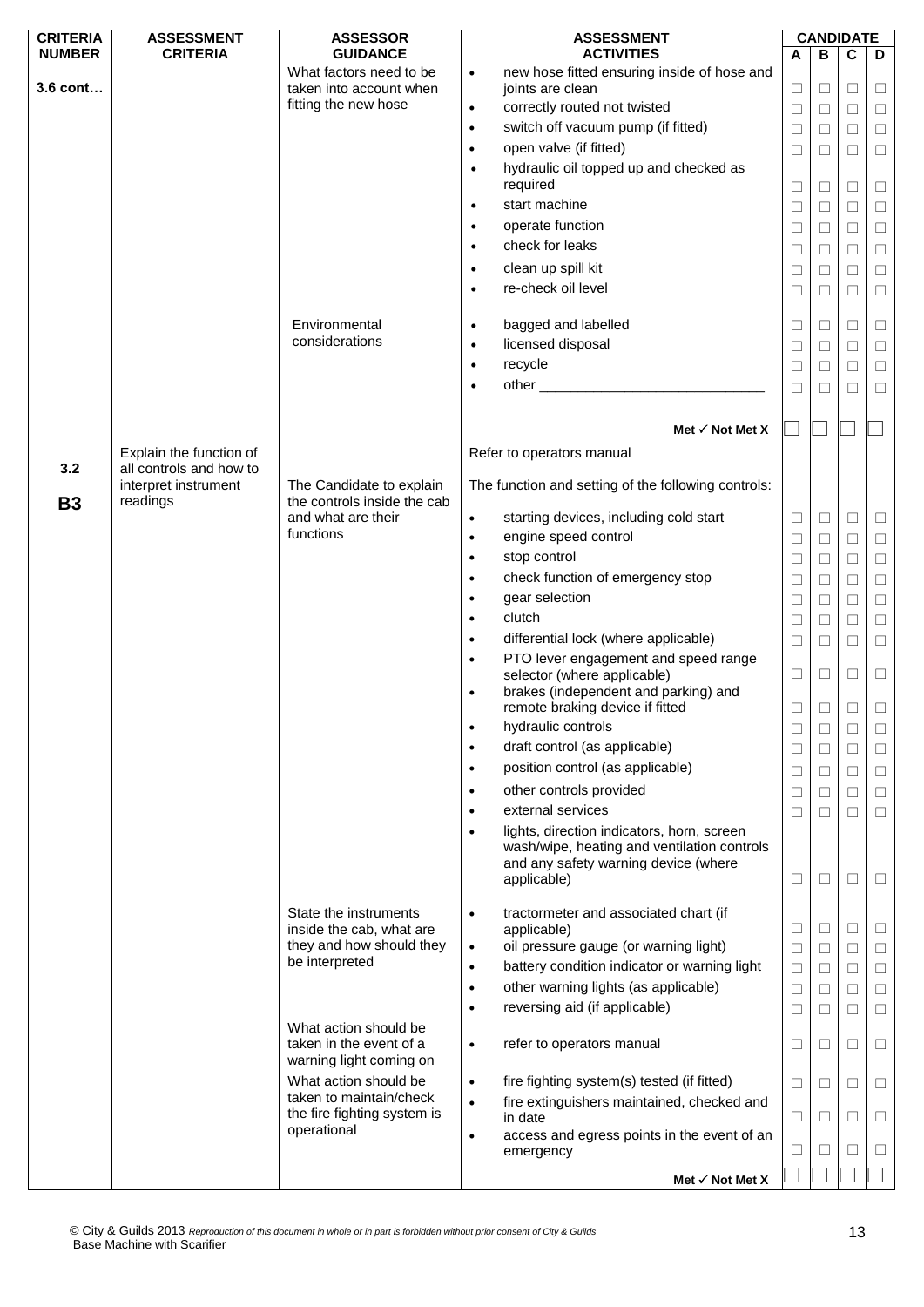| <b>CRITERIA</b> | <b>ASSESSMENT</b>                                                           | <b>ASSESSOR</b>                                           | <b>ASSESSMENT</b>                                                                                                                             | <b>CANDIDATE</b> |             |                   |                  |
|-----------------|-----------------------------------------------------------------------------|-----------------------------------------------------------|-----------------------------------------------------------------------------------------------------------------------------------------------|------------------|-------------|-------------------|------------------|
| <b>NUMBER</b>   | <b>CRITERIA</b>                                                             | <b>GUIDANCE</b>                                           | <b>ACTIVITIES</b>                                                                                                                             | A                | В           | C                 | D                |
| 2.2             | Carry out safe access<br>and egress                                         | Assessor to visually<br>observe safe access and<br>egress | Candidates must demonstrate safe access<br>$\bullet$<br>and egress from machine using the hand<br>and foot holds provided and facing into the |                  |             |                   |                  |
| <b>B2</b>       |                                                                             |                                                           | cab (3 points of contact)                                                                                                                     |                  |             |                   |                  |
|                 |                                                                             |                                                           | Met $\checkmark$ Not Met X                                                                                                                    |                  |             |                   |                  |
| 2.1             | Select suitable<br>equipment and check<br>security                          | Assessor to observe                                       | Suitable equipment<br>scarifier suitable for the soil type<br>$\bullet$                                                                       | $\Box$           | $\Box$      | □                 | $\Box$           |
| <b>S2</b>       |                                                                             |                                                           |                                                                                                                                               |                  |             |                   |                  |
|                 |                                                                             |                                                           | Security may include                                                                                                                          |                  |             |                   |                  |
|                 |                                                                             |                                                           | appropriate and safe following<br>$\bullet$                                                                                                   | $\Box$           |             |                   |                  |
|                 |                                                                             |                                                           | manufacturers instructions<br>safe use of controls<br>$\bullet$                                                                               |                  | □           | □                 | $\Box$           |
|                 |                                                                             |                                                           | pins<br>$\bullet$                                                                                                                             | $\Box$           | □           | □                 | $\Box$           |
|                 |                                                                             |                                                           | bolts<br>$\bullet$                                                                                                                            | $\Box$           | $\Box$      | $\Box$            | $\Box$           |
|                 |                                                                             |                                                           | hitch<br>$\bullet$                                                                                                                            | □                | □           | $\Box$            | $\Box$           |
|                 |                                                                             |                                                           | safe access and egress                                                                                                                        | $\Box$           | □           | □                 | $\Box$           |
|                 |                                                                             |                                                           | $\bullet$                                                                                                                                     | $\Box$           | □           | □                 | $\Box$           |
|                 |                                                                             |                                                           | compatible and stable to base machine<br>$\bullet$                                                                                            | $\Box$           | П           | П                 | $\Box$           |
|                 |                                                                             | Four precautions                                          | Met $\checkmark$ Not Met X                                                                                                                    |                  |             |                   |                  |
| 4.1             | State safety precautions<br>which should be put in                          |                                                           | adequate warning signs<br>$\bullet$                                                                                                           | $\Box$           | □           | $\vert \ \ \vert$ | $\Box$           |
|                 | place when working                                                          |                                                           | safe working distances<br>$\bullet$                                                                                                           | $\Box$           | $\Box$      | $\Box$            | $\Box$           |
| <b>S4</b>       | alongside public rights                                                     |                                                           | possible problems are identified when<br>$\bullet$<br>working along side public rights of way                                                 | $\Box$           | □           | $\Box$            | $\Box$           |
|                 | of way                                                                      |                                                           | the right of way is maintained<br>$\bullet$                                                                                                   | $\Box$           | П           | П                 | $\Box$           |
|                 |                                                                             |                                                           | ensure all footpaths are repaired and safe<br>$\bullet$                                                                                       |                  |             |                   |                  |
|                 |                                                                             |                                                           | to be used before the signs are removed                                                                                                       |                  |             |                   |                  |
|                 |                                                                             |                                                           | and the site is left                                                                                                                          | $\Box$           | □           | □                 | $\Box$           |
|                 |                                                                             |                                                           | $\bullet$                                                                                                                                     | $\Box$           | П           | $\Box$            | $\Box$           |
|                 |                                                                             |                                                           | Met $\checkmark$ Not Met X                                                                                                                    |                  |             |                   |                  |
| 4.2             | State types of land<br>which are considered to<br>be suitable sites for the | Three types of land                                       | Types of land that could be considered may<br>include:                                                                                        |                  |             |                   |                  |
| S <sub>4</sub>  | operation                                                                   |                                                           | mineral soils and peats<br>soil depth<br>$\bullet$                                                                                            | $\Box$<br>$\Box$ | $\Box$<br>□ | $\Box$<br>$\Box$  | $\Box$<br>$\Box$ |
|                 |                                                                             |                                                           | natural drainage via slope or soil profile                                                                                                    |                  |             |                   | $\Box$           |
|                 |                                                                             |                                                           | land subject to high rainfall<br>$\bullet$                                                                                                    | ⊔<br>$\Box$      | ⊔           |                   |                  |
|                 |                                                                             |                                                           | $\bullet$                                                                                                                                     | П                | $\Box$<br>П | □<br>П            | $\Box$<br>$\Box$ |
|                 |                                                                             |                                                           |                                                                                                                                               |                  |             |                   |                  |
|                 |                                                                             |                                                           | Met $\checkmark$ Not Met X                                                                                                                    |                  |             |                   |                  |
| 4.3             | State factors to consider<br>when carrying out the                          | <b>Seven factors</b>                                      | Factors to consider may include                                                                                                               |                  |             |                   |                  |
| <b>S4</b>       | operation                                                                   |                                                           | site planning and operational systems<br>$\bullet$<br>appropriate to site conditions                                                          | $\Box$           | $\Box$      | $\Box$            | $\Box$           |
|                 |                                                                             |                                                           | desired planting position and environment<br>$\bullet$                                                                                        | $\Box$           | $\Box$      | П                 | $\Box$           |
|                 |                                                                             |                                                           | poor traction caused by varying soil and<br>$\bullet$<br>surface conditions                                                                   | $\Box$           | ⊔           | □                 | $\Box$           |
|                 |                                                                             |                                                           | poor traction caused by obstacles, tree<br>$\bullet$                                                                                          |                  |             |                   |                  |
|                 |                                                                             |                                                           | stumps, boulders and other surface trash                                                                                                      | $\Box$           | ⊔           | ⊔                 | $\Box$           |
|                 |                                                                             |                                                           | wayleaves (electricity, telephone, gas)<br>$\bullet$<br>soil types                                                                            | $\Box$           | $\Box$      | $\Box$            | $\Box$           |
|                 |                                                                             |                                                           | $\bullet$                                                                                                                                     | $\Box$           | □           | П                 | $\Box$           |
|                 |                                                                             |                                                           | accuracy of spacing<br>$\bullet$<br>correct disc angle and spacing set to the                                                                 | $\Box$           | $\Box$      | $\Box$            | $\Box$           |
|                 |                                                                             |                                                           | $\bullet$<br>required specification                                                                                                           | $\Box$           | $\Box$      | □                 | $\Box$           |
|                 |                                                                             |                                                           | machine speed/gears suited to site<br>$\bullet$<br>conditions and machine capabilities                                                        | $\Box$           | ⊔           | $\Box$            | $\Box$           |
|                 |                                                                             |                                                           | $\bullet$                                                                                                                                     | $\Box$           | П           | $\Box$            | $\Box$           |
|                 |                                                                             |                                                           |                                                                                                                                               |                  |             |                   |                  |
|                 |                                                                             |                                                           | Met $\checkmark$ Not Met X                                                                                                                    |                  |             |                   |                  |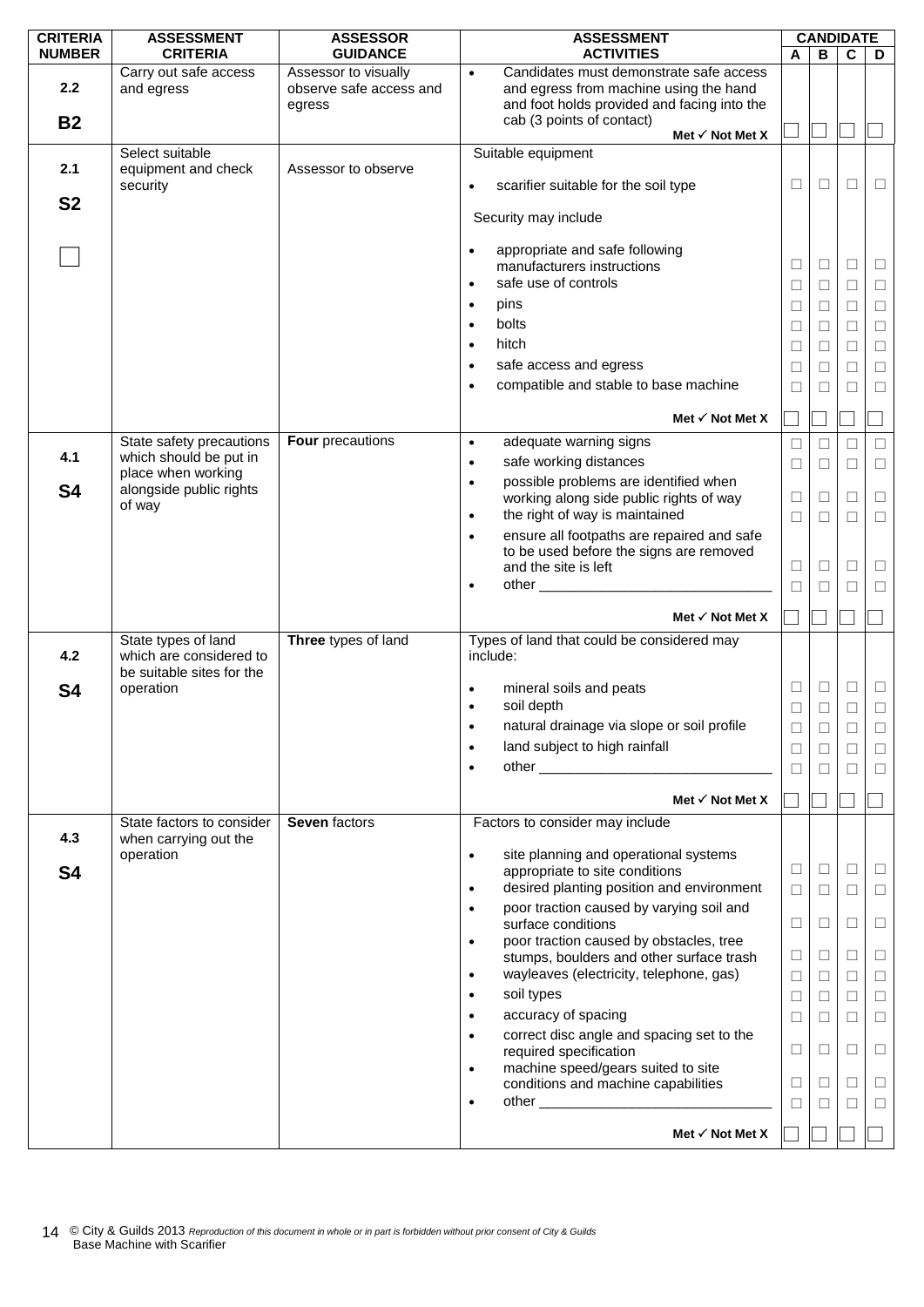| <b>CRITERIA</b> | <b>ASSESSMENT</b>                                                  | <b>ASSESSOR</b>                                                | <b>ASSESSMENT</b>                                                                          |        |        | <b>CANDIDATE</b> |        |
|-----------------|--------------------------------------------------------------------|----------------------------------------------------------------|--------------------------------------------------------------------------------------------|--------|--------|------------------|--------|
| <b>NUMBER</b>   | <b>CRITERIA</b>                                                    | <b>GUIDANCE</b>                                                | <b>ACTIVITIES</b>                                                                          | A      | В      | $\mathbf c$      | D      |
| 3.7             | Describe safe driving<br>techniques that should<br>be used on site | All relevant to the<br>machine                                 |                                                                                            |        |        |                  |        |
| <b>B3</b>       |                                                                    | The dangers of driving at<br>high speed                        | The dangers of driving at high speed                                                       |        |        |                  |        |
|                 |                                                                    |                                                                | stability<br>$\bullet$                                                                     | ⊔      | $\Box$ | $\Box$           | $\Box$ |
|                 |                                                                    |                                                                | stopping distance<br>$\bullet$                                                             | ⊔      | $\Box$ | $\Box$           | $\Box$ |
|                 |                                                                    |                                                                | $\bullet$                                                                                  | $\Box$ | $\Box$ | $\Box$           | $\Box$ |
|                 |                                                                    | The benefits of wide<br>wheel track settings                   | The benefits of wide wheel track settings                                                  |        |        |                  |        |
|                 |                                                                    |                                                                | stability<br>$\bullet$                                                                     | ⊔      | □      | $\Box$           | $\Box$ |
|                 |                                                                    |                                                                | $\bullet$                                                                                  | $\Box$ | $\Box$ | $\Box$           | $\Box$ |
|                 |                                                                    | Up and down hill                                               | Up and down hill                                                                           |        |        |                  |        |
|                 |                                                                    |                                                                | straight<br>$\bullet$                                                                      | ⊔      | $\Box$ | $\Box$           | $\Box$ |
|                 |                                                                    |                                                                | load distribution<br>$\bullet$                                                             | □      | $\Box$ | $\Box$           | $\Box$ |
|                 |                                                                    | Across a slope                                                 | Across a slope                                                                             |        |        |                  |        |
|                 |                                                                    |                                                                | avoid if possible<br>$\bullet$<br>direction of turn up hill (rigid), downhill<br>$\bullet$ | $\Box$ | $\Box$ | $\Box$           | $\Box$ |
|                 |                                                                    |                                                                | (articulated), tracked machine (specific)                                                  | $\Box$ | $\Box$ | $\Box$           | $\Box$ |
|                 |                                                                    |                                                                | weight distribution<br>$\bullet$                                                           | $\Box$ | $\Box$ | $\Box$           | $\Box$ |
|                 |                                                                    |                                                                | route construction<br>$\bullet$                                                            | □      | $\Box$ | $\Box$           | $\Box$ |
|                 |                                                                    |                                                                | avoid obstacles<br>$\bullet$                                                               | □      | $\Box$ | $\Box$           | $\Box$ |
|                 |                                                                    | Over rough ground                                              | Over rough ground                                                                          |        |        |                  |        |
|                 |                                                                    |                                                                | speed<br>$\bullet$                                                                         | ⊔      | $\Box$ | $\Box$           | $\Box$ |
|                 |                                                                    |                                                                | stability<br>$\bullet$<br>weight distribution<br>$\bullet$                                 | $\Box$ | $\Box$ | $\Box$           | $\Box$ |
|                 |                                                                    |                                                                |                                                                                            | □      | $\Box$ | $\Box$           | $\Box$ |
|                 |                                                                    | When driving with heavily<br>loaded trailers and<br>implements | When driving with heavily loaded trailers and<br>implements                                |        |        |                  |        |
|                 |                                                                    |                                                                | speed<br>$\bullet$                                                                         | ⊔      | ⊔      | □                | $\Box$ |
|                 |                                                                    |                                                                | stability<br>$\bullet$                                                                     | □      | $\Box$ | $\Box$           | $\Box$ |
|                 |                                                                    |                                                                | weight distribution<br>$\bullet$                                                           | ⊔      | $\Box$ | $\Box$           | $\Box$ |
|                 |                                                                    |                                                                | route planning<br>$\bullet$                                                                | □      | $\Box$ | $\Box$           | $\Box$ |
|                 |                                                                    | Change of centre of<br>gravity when turning                    | Change of centre of gravity when turning                                                   |        |        |                  |        |
|                 |                                                                    |                                                                | stability<br>$\bullet$                                                                     | ⊔      | ⊔      | $\Box$           | ⊔      |
|                 |                                                                    |                                                                |                                                                                            |        |        |                  |        |
|                 |                                                                    |                                                                | Met $\checkmark$ Not Met X                                                                 |        |        |                  |        |
| 2.3             | Carry out the operation<br>on site in a safe,                      | Assessor to observe the                                        | Start engine                                                                               |        |        |                  |        |
|                 | effective and efficient                                            | candidate carrying out<br>correct starting techniques          | isolator switch engaged<br>$\bullet$                                                       |        | $\Box$ | $\Box$           | $\Box$ |
| <b>B2</b>       | way                                                                | in accordance to                                               | parking brake applied<br>$\bullet$                                                         | ⊔<br>⊔ | $\Box$ | $\Box$           | □      |
|                 |                                                                    | manufacturers<br>recommendations                               | gears in neutral<br>$\bullet$                                                              | $\Box$ | $\Box$ | $\Box$           | $\Box$ |
| 2.4             | Manoeuvre the machine                                              |                                                                | clutch pedal depressed (if applicable)<br>$\bullet$                                        | $\Box$ | $\Box$ | $\Box$           | $\Box$ |
| <b>S2</b>       | on site in a safe and                                              |                                                                | PTO disengaged (if applicable)<br>$\bullet$                                                | ⊔      | $\Box$ | $\Box$           | $\Box$ |
|                 | effective way                                                      |                                                                | hydraulic services in neutral (if applicable)<br>$\bullet$                                 | $\Box$ | $\Box$ | $\Box$           | $\Box$ |
|                 |                                                                    |                                                                | start<br>$\bullet$                                                                         | П      | П      | П                | П      |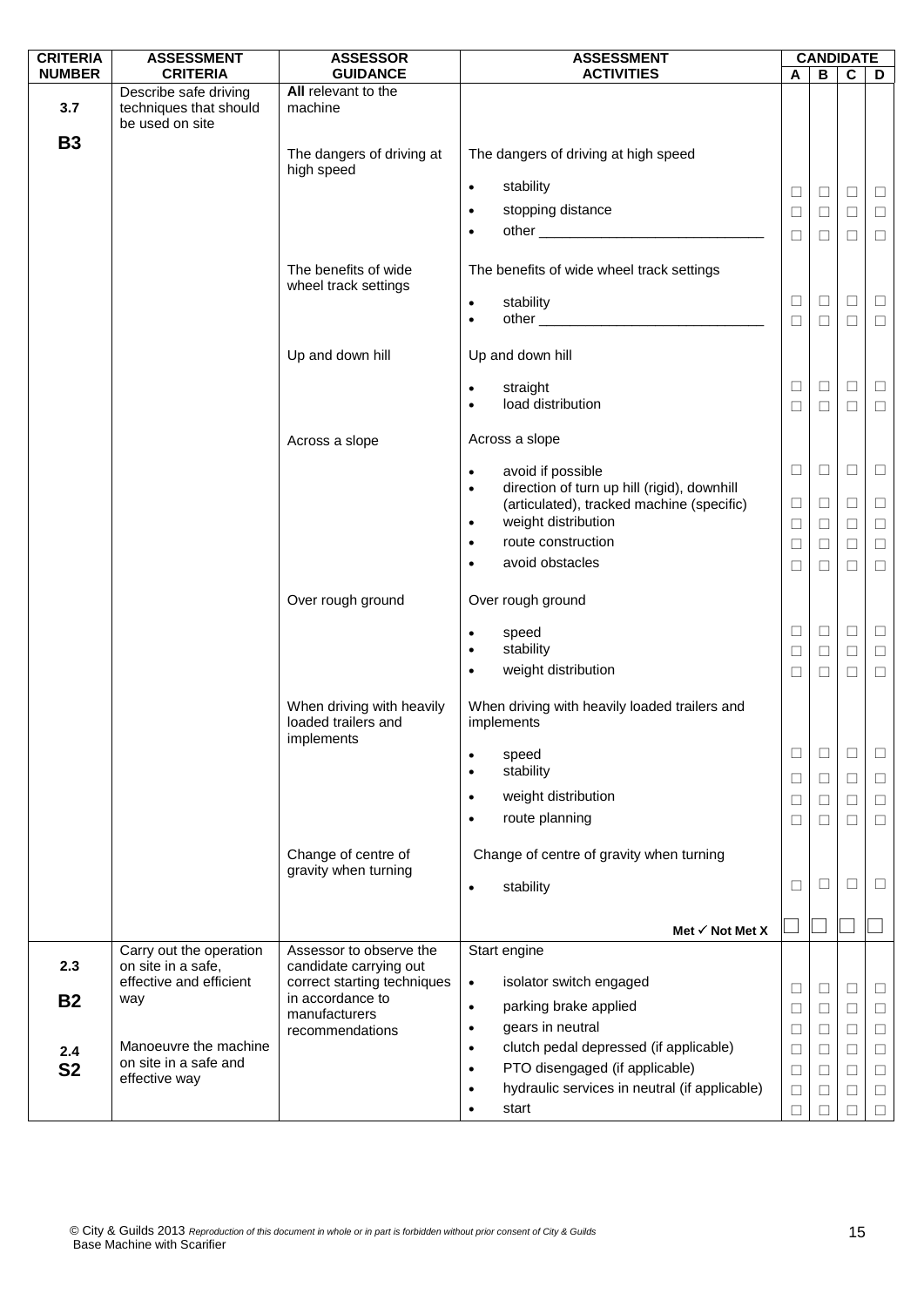| <b>CRITERIA</b>   | <b>ASSESSMENT</b>                                                      | <b>ASSESSOR</b>                                                                                                            | <b>ASSESSMENT</b>                                                                                                                                                            |                          |                            | <b>CANDIDATE</b> |                  |
|-------------------|------------------------------------------------------------------------|----------------------------------------------------------------------------------------------------------------------------|------------------------------------------------------------------------------------------------------------------------------------------------------------------------------|--------------------------|----------------------------|------------------|------------------|
| <b>NUMBER</b>     | <b>CRITERIA</b>                                                        | <b>GUIDANCE</b>                                                                                                            | <b>ACTIVITIES</b>                                                                                                                                                            | A                        | В                          | C                | D                |
| 2.3 & 2.4<br>Cont |                                                                        | Assessor to observe the<br>candidate drive the<br>machine turning left and<br>right, reverse, park, switch<br>off and exit | Candidate to drive machine:<br>safe access<br>$\bullet$<br>start in accordance with manufacturers<br>$\bullet$<br>recommendations<br>appropriate gear selection<br>$\bullet$ | $\Box$<br>□<br>$\Box$    | $\Box$<br>$\Box$<br>$\Box$ | □<br>⊔<br>П      | □<br>⊔<br>□      |
|                   |                                                                        |                                                                                                                            | smoothness of take off<br>$\bullet$                                                                                                                                          | $\Box$                   | $\Box$                     | $\Box$           | $\Box$           |
|                   |                                                                        |                                                                                                                            | drive in a straight line<br>$\bullet$                                                                                                                                        | $\Box$                   | $\Box$                     | $\Box$           | $\Box$           |
|                   |                                                                        |                                                                                                                            | left and right turn<br>$\bullet$                                                                                                                                             | Ш                        | $\Box$                     | □                | □                |
|                   |                                                                        |                                                                                                                            | reverse (if applicable)<br>$\bullet$                                                                                                                                         | $\Box$                   | $\Box$                     | $\Box$           | $\Box$           |
|                   |                                                                        |                                                                                                                            | appropriate speed for conditions<br>$\bullet$                                                                                                                                | $\Box$                   | $\Box$                     | $\Box$           | $\Box$           |
|                   |                                                                        |                                                                                                                            | appropriate use of brakes<br>$\bullet$                                                                                                                                       | $\Box$                   | $\Box$                     | □                | $\Box$           |
|                   |                                                                        |                                                                                                                            | safe position on site chosen<br>$\bullet$                                                                                                                                    | $\Box$                   | $\Box$                     | □                | $\Box$           |
|                   |                                                                        |                                                                                                                            | controls and attachments in neutral and<br>lowered to the ground<br>parking brake applied and effective<br>$\bullet$<br>safe egress                                          | □<br>$\Box$              | $\Box$<br>$\Box$           | □<br>□           | $\Box$<br>□      |
|                   |                                                                        |                                                                                                                            |                                                                                                                                                                              | $\Box$                   | $\Box$                     | □                | $\Box$           |
|                   |                                                                        |                                                                                                                            | Parking machine may include                                                                                                                                                  |                          |                            |                  |                  |
|                   |                                                                        |                                                                                                                            | safe position on site chosen                                                                                                                                                 | $\Box$                   | $\Box$                     | $\Box$           | Ц                |
|                   |                                                                        |                                                                                                                            | controls and attachments in neutral and<br>lowered to the ground                                                                                                             | $\Box$                   | $\Box$                     | □                | $\Box$           |
|                   |                                                                        |                                                                                                                            | parking brake applied (if applicable)<br>$\bullet$                                                                                                                           | □                        | □                          | □                | □                |
|                   |                                                                        |                                                                                                                            |                                                                                                                                                                              |                          |                            |                  |                  |
|                   |                                                                        | Assessor to observe the<br>candidate carrying out                                                                          | Stop engine                                                                                                                                                                  | ⊔                        | $\Box$                     | □                | ⊔                |
|                   |                                                                        | correct shutting down<br>techniques in accordance                                                                          | shut down electrical services/computer<br>$\bullet$<br>disengage ignition and remove key<br>$\bullet$                                                                        |                          |                            |                  |                  |
|                   |                                                                        | to manufacturers                                                                                                           | disengage and remove isolator switch<br>$\bullet$                                                                                                                            | □                        | $\Box$                     | $\Box$           | $\Box$           |
|                   |                                                                        | recommendations                                                                                                            |                                                                                                                                                                              | □                        | П                          |                  | □                |
|                   |                                                                        |                                                                                                                            | Met $\checkmark$ Not Met X                                                                                                                                                   |                          |                            |                  |                  |
| 2.4               | Carry out the operation<br>in accordance with the<br>job specification | Assessor to observe<br>An area to mound is                                                                                 | inspect site for hazards: power cables,<br>$\bullet$<br>drainage outfalls, soft banks etc<br>efficient smooth operation of machine<br>$\bullet$                              | $\Box$<br>$\Box$         | $\Box$<br>$\Box$           | $\Box$<br>□      | $\Box$<br>$\Box$ |
| S <sub>2</sub>    |                                                                        | agreed between assessor<br>and candidate                                                                                   | safe procedures are observed for moving<br>$\bullet$<br>the machine during work                                                                                              | $\overline{\phantom{a}}$ | ⊔                          |                  |                  |
|                   |                                                                        |                                                                                                                            | depth of work acceptable to achieve the<br>$\bullet$                                                                                                                         |                          |                            |                  |                  |
|                   |                                                                        |                                                                                                                            | required outcome<br>standard of work achieved is acceptable                                                                                                                  | $\Box$                   | $\Box$                     | □                | ⊔                |
|                   |                                                                        |                                                                                                                            |                                                                                                                                                                              | $\Box$                   | П                          | П                | $\Box$           |
|                   |                                                                        |                                                                                                                            | Met $\checkmark$ Not Met X                                                                                                                                                   |                          |                            |                  |                  |
|                   | State factors to consider                                              | State two advantages of                                                                                                    | Machine is cleaned to:                                                                                                                                                       |                          |                            |                  |                  |
| 4.4               | when cleaning,                                                         | regularly cleaning the                                                                                                     |                                                                                                                                                                              |                          |                            |                  |                  |
|                   | servicing and storing<br>the machine                                   | machine                                                                                                                    | prevent corrosion<br>$\bullet$<br>facilitate maintenance & adjustments<br>$\bullet$                                                                                          | $\Box$                   | $\Box$                     | □                | ⊔                |
| S4                |                                                                        |                                                                                                                            |                                                                                                                                                                              | □                        | $\Box$                     | П                | □                |
|                   |                                                                        |                                                                                                                            | prevent hazardous operating conditions<br>$\bullet$<br>(e.g. fire)                                                                                                           | $\overline{\phantom{a}}$ | $\Box$                     | □                | ⊔                |
|                   |                                                                        |                                                                                                                            | prevent soiling of roads                                                                                                                                                     | $\Box$                   | □                          | $\Box$           | $\Box$           |
|                   |                                                                        |                                                                                                                            | prevention of cross contamination / bio<br>security                                                                                                                          | □                        | $\Box$                     | □                | $\Box$           |
|                   |                                                                        |                                                                                                                            |                                                                                                                                                                              |                          |                            |                  |                  |
|                   |                                                                        | State three factors to<br>consider for cleaning the<br>machine                                                             | identify PPE to be used<br>$\bullet$<br>remove any unwanted residues safely<br>$\bullet$<br>using appropriate method:                                                        | $\Box$                   | $\Box$                     | $\Box$           | $\Box$           |
|                   |                                                                        |                                                                                                                            | blower                                                                                                                                                                       | ⊔                        | $\Box$                     | □                | $\Box$           |
|                   |                                                                        |                                                                                                                            | compressed air                                                                                                                                                               | $\Box$                   | $\Box$                     | □                | $\Box$           |
|                   |                                                                        |                                                                                                                            | water                                                                                                                                                                        | $\overline{\phantom{a}}$ | □                          | □                | ⊔                |
|                   |                                                                        |                                                                                                                            | brush                                                                                                                                                                        | $\Box$                   | $\Box$                     | $\Box$           | $\Box$           |
|                   |                                                                        |                                                                                                                            | dispose of waste material according to<br>company policy and legislation                                                                                                     | ⊔                        |                            |                  |                  |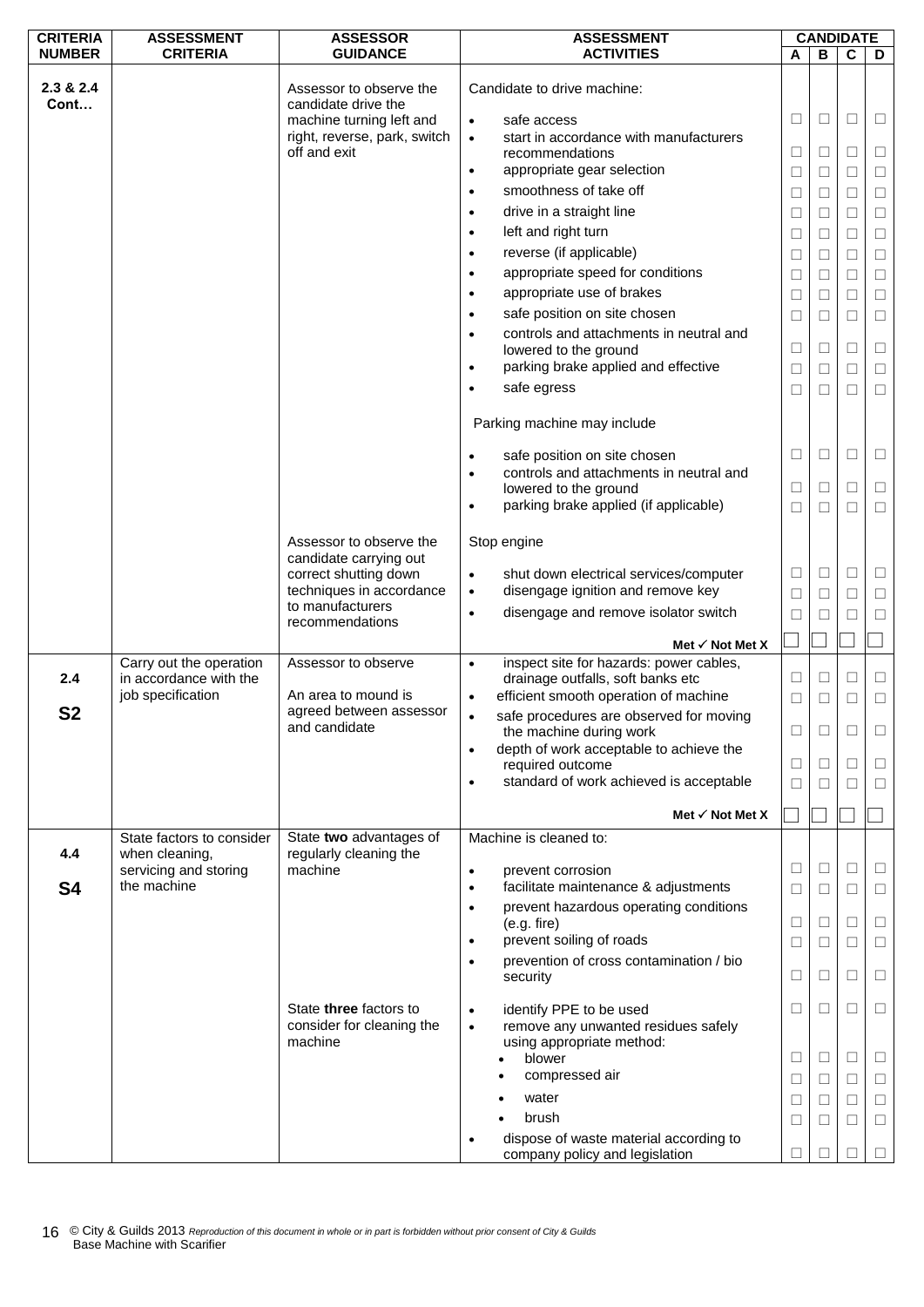| <b>CRITERIA</b>          | <b>ASSESSMENT</b>                                                                                                                     | <b>ASSESSOR</b>                                              | <b>ASSESSMENT</b>                                                                                                                                                                                                                                                                                                       | <b>CANDIDATE</b> |   |             |   |
|--------------------------|---------------------------------------------------------------------------------------------------------------------------------------|--------------------------------------------------------------|-------------------------------------------------------------------------------------------------------------------------------------------------------------------------------------------------------------------------------------------------------------------------------------------------------------------------|------------------|---|-------------|---|
| <b>NUMBER</b>            | <b>CRITERIA</b>                                                                                                                       | <b>GUIDANCE</b>                                              | <b>ACTIVITIES</b>                                                                                                                                                                                                                                                                                                       | A                | в | C           | D |
| 4.4 cont                 |                                                                                                                                       | State two reasons for<br>inspecting the machine<br>after use | machine inspected to establish any wear,<br>$\bullet$<br>damaged and/or missing components<br>through use<br>ensures any defects can be rectified before<br>$\bullet$<br>it is next used<br>other operators / supervisor etc. can be<br>$\bullet$<br>informed through a reporting procedure<br>that defects are present | $\Box$           |   | П<br>П<br>П |   |
|                          |                                                                                                                                       |                                                              | Met $\checkmark$ Not Met X                                                                                                                                                                                                                                                                                              |                  |   |             |   |
| 1.3<br><b>B &amp; C1</b> | Work in a way which<br>maintains health and<br>safety and is consistent<br>with relevant legislation<br>and industry good<br>practice | Assessor to observe                                          | All activities must be completed in a way<br>$\bullet$<br>which protects the operator and those<br>around them.<br>Met $\checkmark$ Not Met X                                                                                                                                                                           |                  |   |             |   |
| 1.4<br><b>B &amp; C1</b> | Carry out work to<br>minimise environmental<br>damage                                                                                 | Assessor to observe                                          | It is ensured that any possible<br>$\bullet$<br>environmental damage is minimised at all<br>times during on site operations<br>Met $\checkmark$ Not Met X                                                                                                                                                               |                  |   |             |   |